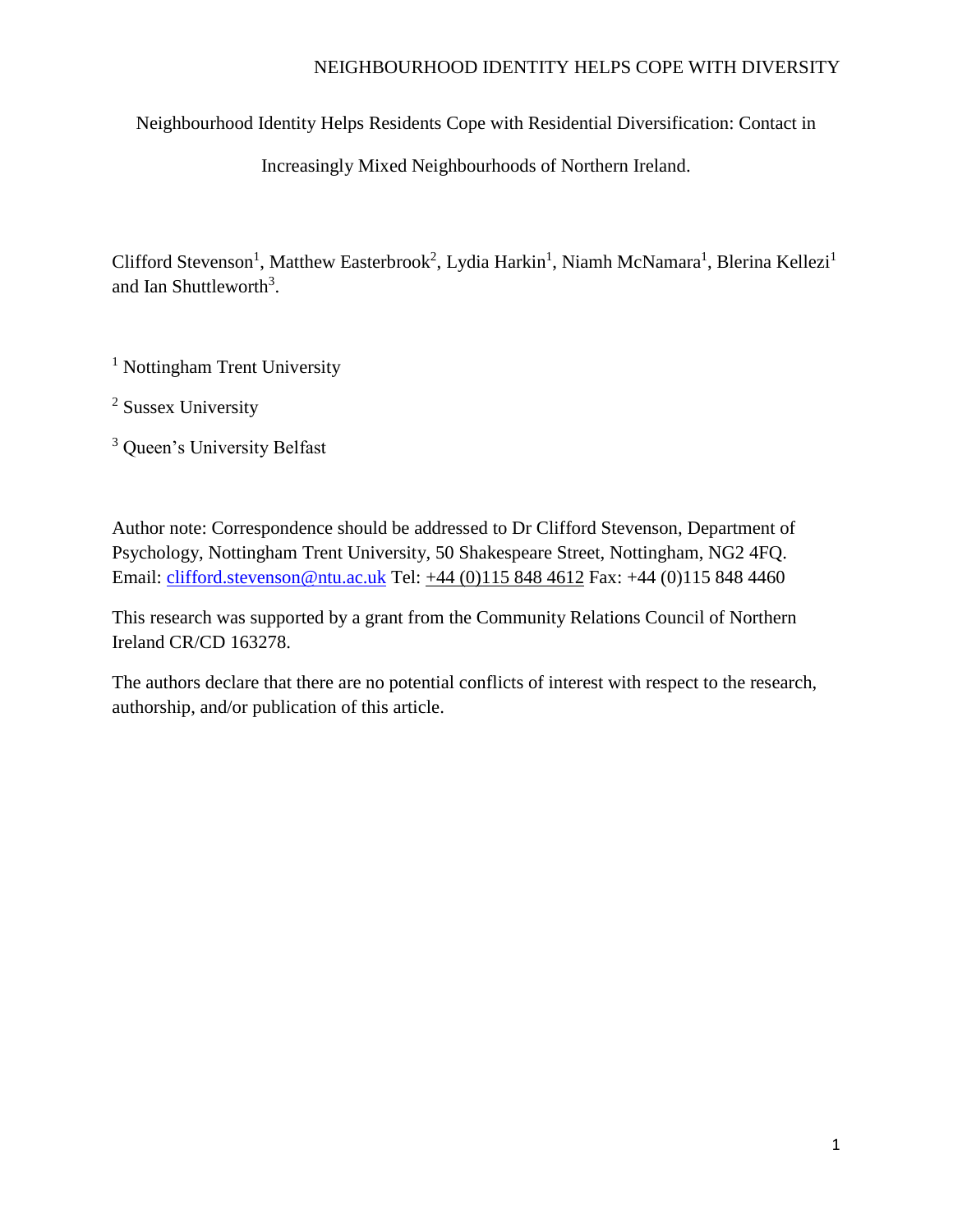Neighbourhood Identity Helps Residents Cope with Residential Diversification: Contact in Increasingly Mixed Neighbourhoods of Northern Ireland

# **Abstract**

Research on residential diversification has mainly focused on its negative impacts upon community cohesion and positive effects on intergroup relations. However, these analyses ignore how neighbourhood identity can shape the consequences of diversification among residents. Elsewhere, research using the Applied Social Identity Approach (ASIA) has demonstrated the potential for neighbourhood identity to provide social and psychological resources to cope with challenges. The current paper proposes a novel model whereby these 'Social Cure' processes can enable residents to cope with the specific challenges of diversification. We present two studies in support of this model, each from the increasingly religiously desegregated society of post-conflict Northern Ireland. Analysis of the 2012 'Northern Ireland Life and Times' survey shows that across Northern Ireland, neighbourhood identity impacts positively upon both wellbeing and intergroup attitudes via a reduction in intergroup anxiety. A second custom-designed survey of residents in a newly-mixed area of Belfast shows that neighbourhood identification predicts increased wellbeing, reduced intergroup anxiety and reduced prejudice, independently of group norms and experiences of contact. For political psychologists, our evidence suggests a reformulation of the fundamental question of '*what effects does residential mixing have on neighbourhoods?*' to '*how can neighbourhood communities support residents to collectively cope with contact?*'.

Keywords: Social identity, intergroup contact, residential mixing, Social Cure, intergroup anxiety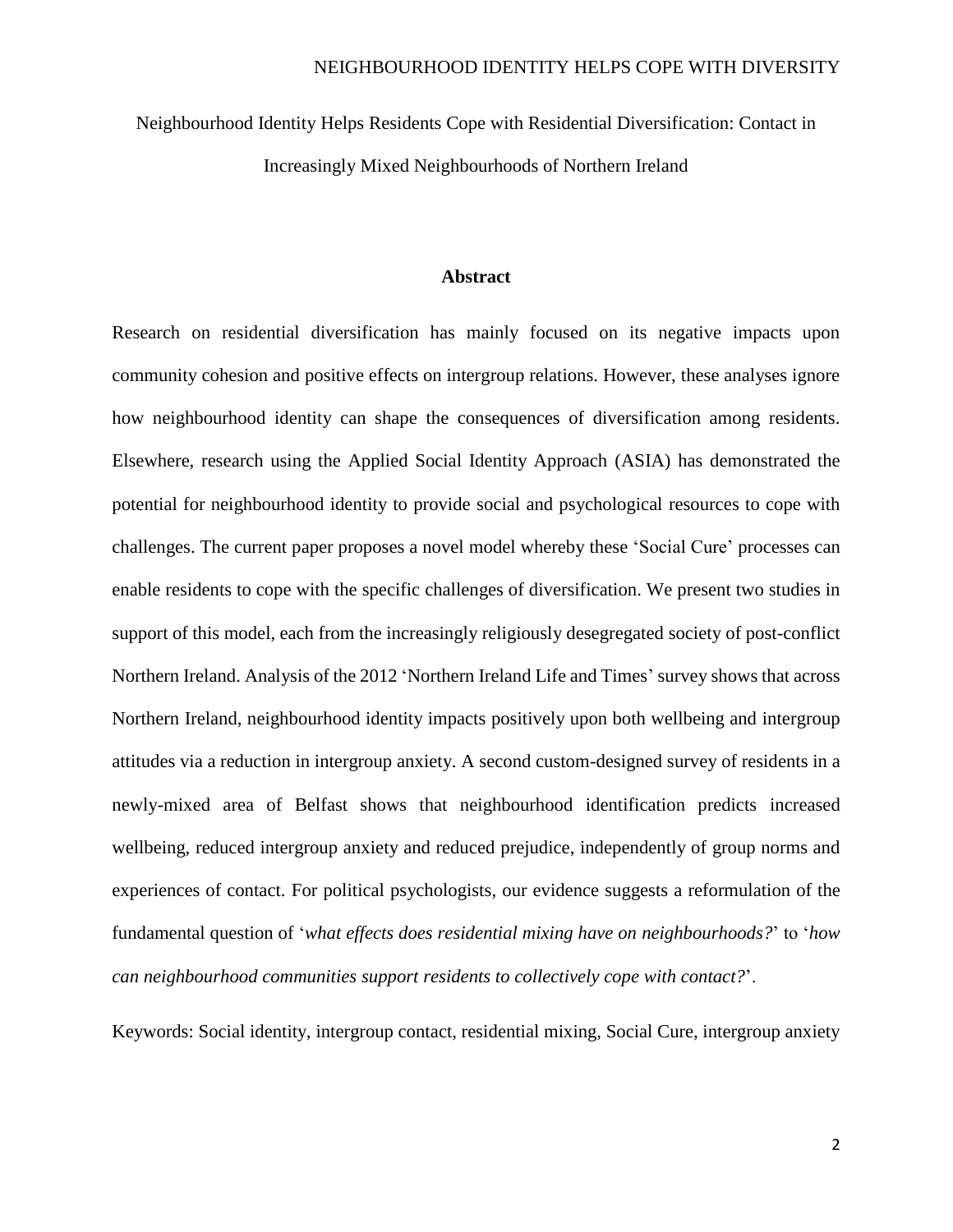# **Introduction**

Dealing with the effects of residential diversification on geographically-based communities (neighbourhoods) is part of the global challenge posed by increased national and international migration (United Nations, 2016). However, political psychology has yet to effectively grapple with the psychological dynamics of residential mixing between different groups within the same neighbourhood. On the one hand, political scientists have postulated a negative link between diversification and associative behaviour among residents (e.g. Putnam, 2007), while on the other, social psychologists have emphasised the increased opportunities for positive intergroup contact (e.g. Schmid, Ramiah & Hewstone, 2014). Neither have focused to any great degree on how neighbourhoods collectively experience and cope with the challenges of residential diversification.

The present paper begins to address this deficit by firstly reviewing the evidence of the aggregate effects of residential diversification and then arguing for the need to examine how neighbourhood identity both shapes and is shaped by residential mixing. We then set out our rationale for examining residential mixing between Catholics and Protestants in Northern Ireland, a postconflict society in which previously segregated neighbourhoods have recently experienced an increase in religious diversification. Our analyses of a region-wide and a neighbourhood-specific survey in this region demonstrate the pivotal role of neighbourhood identity in coping with the challenges of mixing. From this, we argue for a refocussing of research inquiry away from merely describing the effects of residential diversification towards the exploration of how neighbourhood communities can more effectively cope with mixing.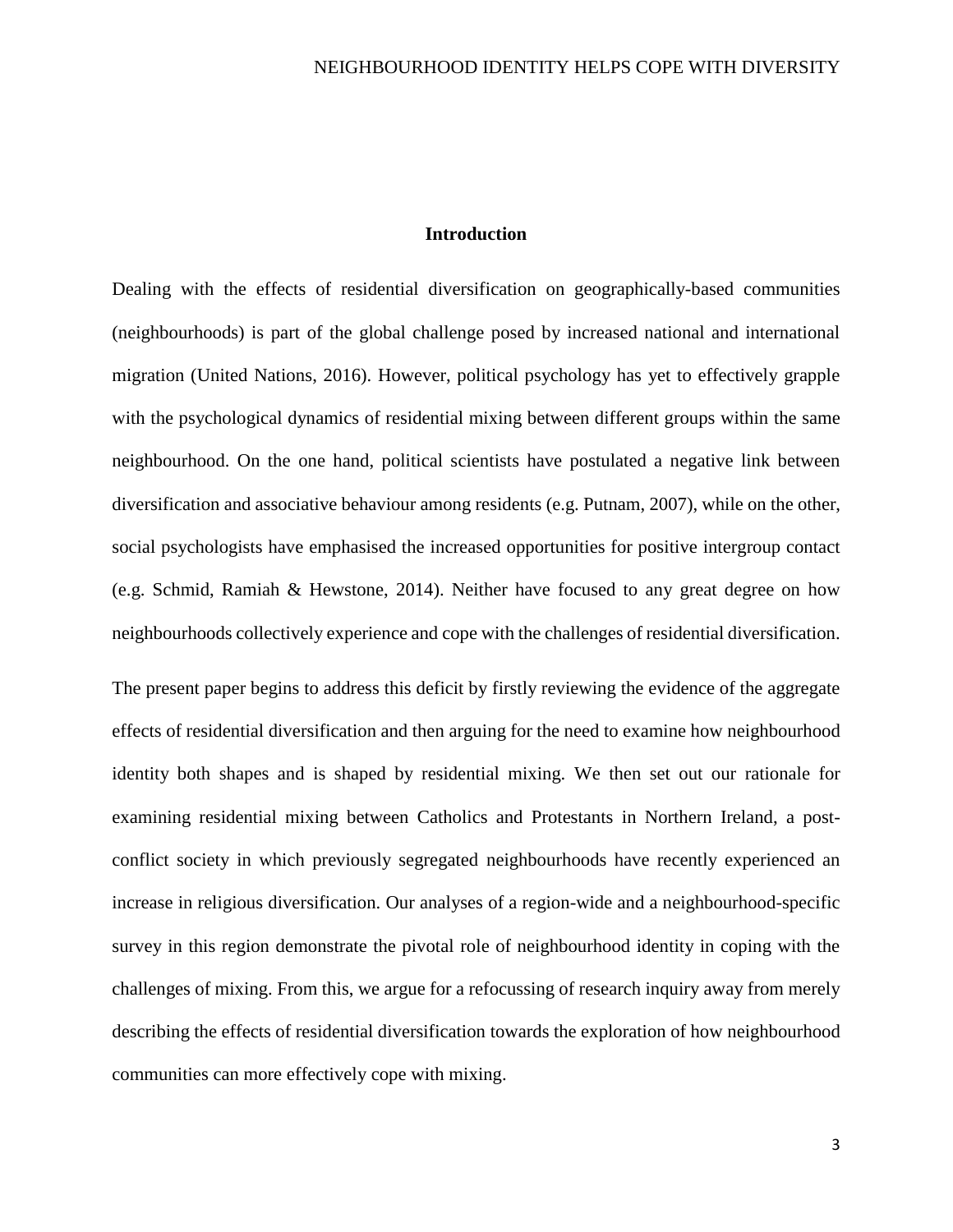### **The Impacts of Residential Diversification**

Over the past two decades, the impact of social diversification on neighbourhood community cohesion has been debated across the social sciences. Emerging from the seminal work of Putnam, the predominant view is that diversification overwhelmingly undermines social capital. Putnam (2000; 2007) argues that an influx of incomers who differ from the existing population is likely to reduce the types of 'bonding' social capital within neighbourhoods which rely on similarity and solidarity. Drawing on 'conflict theory' (Blalock, 1967; Bobo, 1999) he suggests that the influx of outgroups could potentially lead to perceptions of competition and threat, thereby undermining neighbourhood cohesion. His own 'constrict theory' proposes that the resultant social withdrawal of residents from potential conflict will reduce associational behaviour and in turn, neighbourhood trust, cooperation and wellbeing. Evidence from large scale national surveys of neighbourhood cohesion show that, on aggregate, increased residential diversification shows an association with reduced social capital (Putnam, 2007).

However other research has shown that diversity does not have exclusively negative effects and that its impacts vary across different areas. For example, across the UK diversity typically has a pronounced negative effect only on socially disadvantaged neighbourhoods where resources are already scarce, competition for these resources is high, and intergroup conflict is already more likely (Laurence 2009). These areas tend to be sites of more affordable housing and higher proportions of private or social rental properties and hence tend to attract higher proportions of immigrant populations. Once deprivation is removed from the equation, diversification is actually associated with stronger social cohesion, especially in urban areas celebrated for their ethnic diversity (Laurence 2009; Sturges, Brunton-Smith, Kuha, & Jackson, 2014).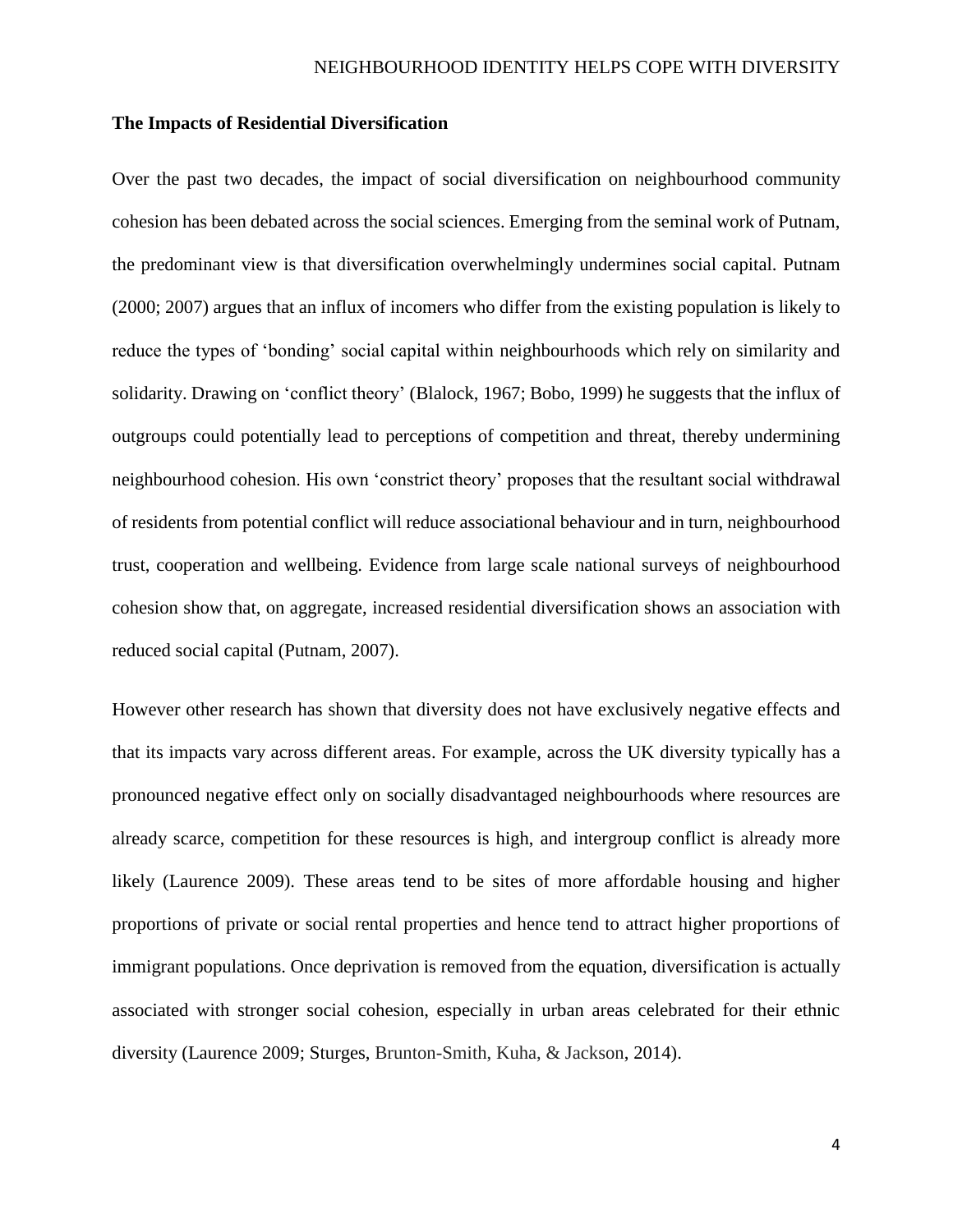Diversification affords opportunities for more positive contact between groups and an improvement in intergroup trust and cross-group cohesion or 'bridging capital' (Laurence 2014; Schmid et al., 2015). In line with the Contact Hypothesis (Allport, 1954; Pettigrew & Tropp, 2008) positive contact between members of different groups is theorised to reduce intergroup anxiety and increase empathy, thereby reducing prejudice. Early studies of residential contact suggested that, if positive, it could indeed improve intergroup relations (Deutch & Collins, 1951; Wilner, Walkley & Cook, 1955). Recent evidence indicates that local norms of mixing act to shape the occurrence, quality and consequence of contact in residential areas (Christ et al., 2014). Furthermore, the higher the proportion of the minority within a neighbourhood, the more opportunity for intergroup contact and the more positive the intergroup perceptions (Savelkoul Hewstone, Scheepers, & Stolle, 2015; Schmid, Al Ramiah & Hewstone, 2014). If an individual has pre-existing ties with the outgroup, or if an influx of new residents increases these links, the effect will be positive (Laurence, 2009). Only if the resident lacks pre-existing links, or fails to make more links with incomers, does diversification lead to social withdrawal and poorer levels of neighbourhood trust (Stolle & Harell, 2013).

The overall picture then is that residents of diverse neighbourhoods experience a combination of negative and positive effects, depending upon the existing framework of intragroup and intergroup relations as well as the level of deprivation within the neighbourhood. However, as acknowledged by authors in this area, a substantial limitation of this large-scale survey-based work is that it tends to overlook mixing within the local context. Contact is often assumed rather than measured (Stolle & Harell, 2013), while the effects of mixing on the actual social interactions between residents of specific neighbourhoods is largely ignored (Marschall & Stolle, 2004). Researchers in the area have repeatedly called for an examination of case studies of residential life in specific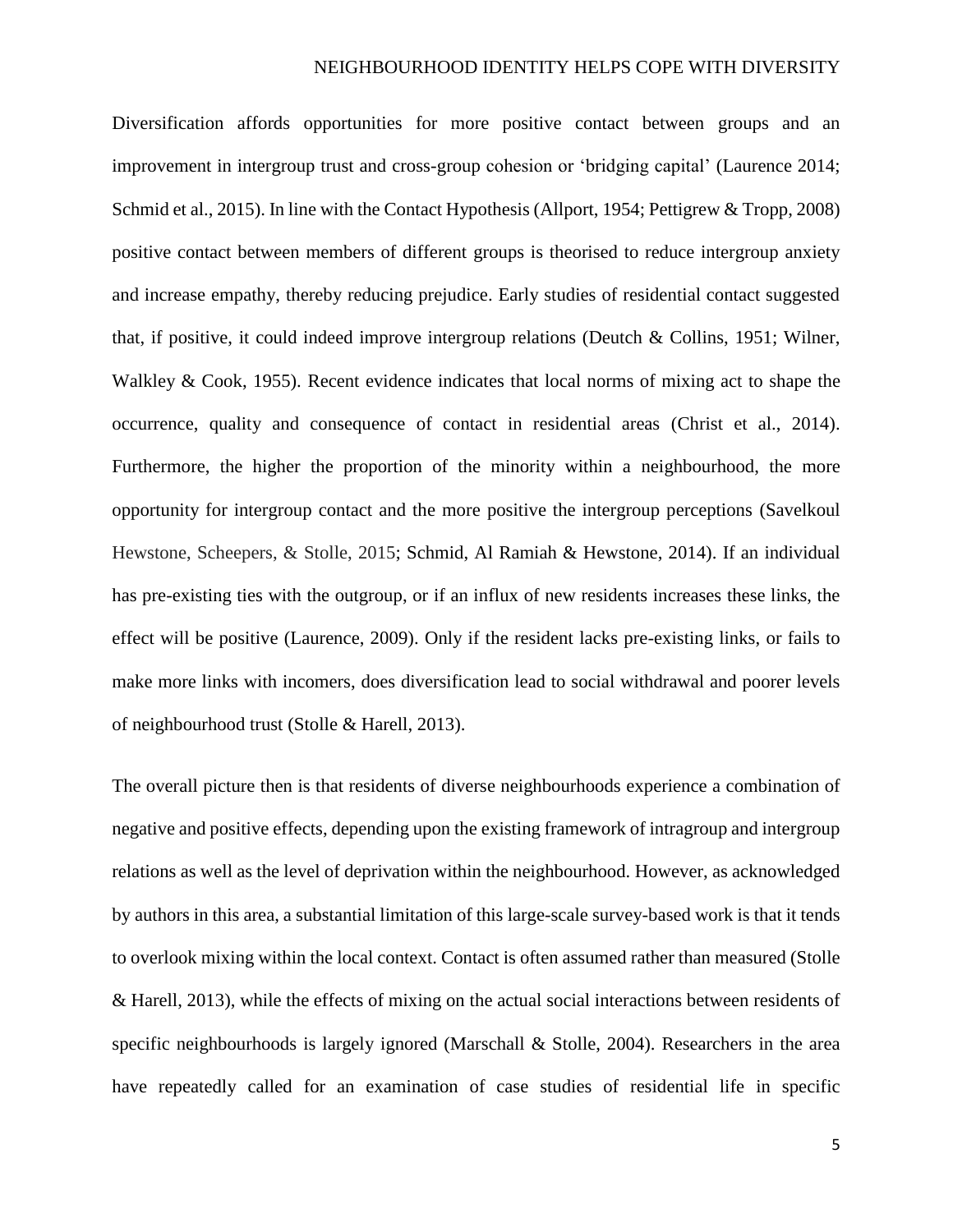neighbourhood contexts as well as an examination of the effects of mixing on the perceptions, actions and identities of their residents (Savelkoul et al., 2015; Stolle et al., 2008; Tolsma et al., 2009).

#### **The Neglect of Neighbourhood Identity**

The absence of a focus on identity dynamics at neighbourhood level means that several key features of diversification and its impacts upon the behaviours and identities of its residents have been overlooked. The physical structure of neighbourhoods offers a range of features which impact upon the identities and the social relations of their inhabitants. In general terms, insofar as neighbourhood constitute a meaningful location, they afford a sense of 'place identity' for residents, such that their sense of belonging (or alienation) will affect how they behave within that space (Dixon & Durrheim, 2005; Twigger-Ross & Uzzell, 1996). The simple physical proximity of neighbours gives rise to daily opportunities for interactions which may form the basis for the emergence of meaningful social bonds (Easterbrook & Vignoles, 2015). Likewise, proximity entails a degree of shared interest, as neighbours are affected by the same environmental conditions, including the actions of other neighbours, such that neighbours are both the group cohort and social context for residential life (McNamara, Stevenson & Muldoon, 2013). Finally, neighbourhoods often entail formal and informal understandings of the rights and responsibilities associated with residence as well as systems of political representation (Barnes, Auburn & Lea, 2004).

In effect, the environment, local structures, and social organisation within neighbourhoods can serve to bring residents together in common interest and common cause. From a psychological perspective, the key underpinning mechanism in this complex dynamic is psychological sense of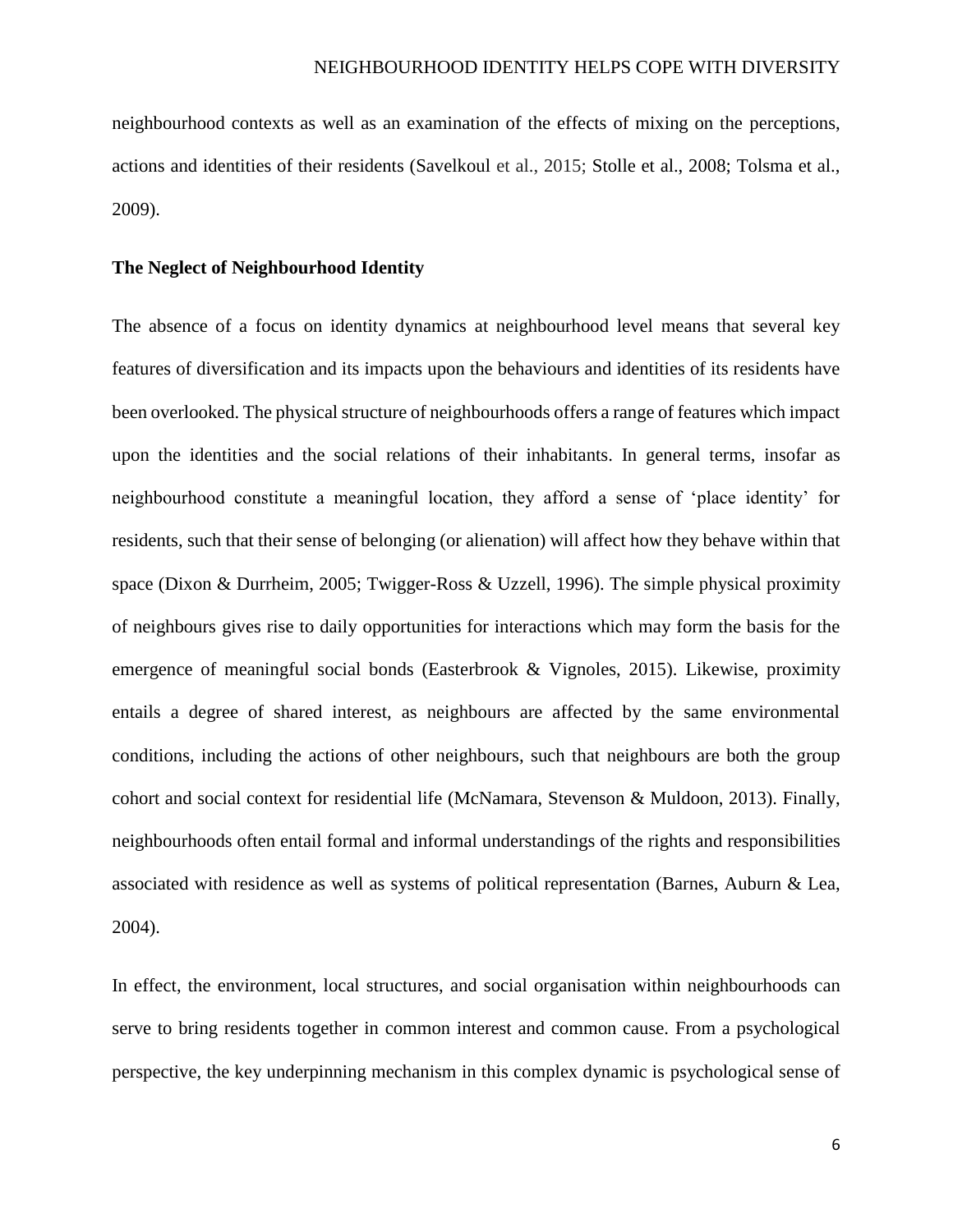community (Obst & White, 2005). If a resident feels themselves to belong to a neighbourhood and feels that they share a common bond of identity with neighbours, this facilitates positive social relations. Thus, they will feel supported and able to collectively cope with the challenges that they might face.

This property of neighbourhood identity as having a protective and supportive impact upon residents has been explored using the Applied Social Identity Approach (ASIA: Haslam, 2014) in psychology. Drawing upon the study of the positive effects of group membership on health, the 'Social Cure' paradigm (Jetten, Haslam, Haslam & Branscombe, 2009) demonstrates how shared group membership increases trust, helping, and cooperation between group members enabling them to better cope with threats. Research into deprived urban neighbourhoods in Limerick city in Ireland (McNamara, Stevenson & Muldoon, 2013) shows the key importance of these identity processes for residents' wellbeing. Using a survey methodology, local residents were asked to report their levels of neighbourhood identification, their feelings of 'collective efficacy' as a neighbourhood and their current levels of wellbeing. Results indicated a clear relationship between neighbourhood community identification and wellbeing which was mediated by the residents' perception of their neighbourhood as being able to act together in response to unforeseen challenges.

### **Neighbourhood Identity and The Challenges of Diversification**

Neighbourhoods therefore can provide social and psychological resources by furnishing residents with a shared social identity. An influx of residents who come from different or even opposing groups can threaten the existing neighbourhood identity. Thus, an increase in diversification could challenge the ability of neighbourhoods to support their residents by eroding supportive pre-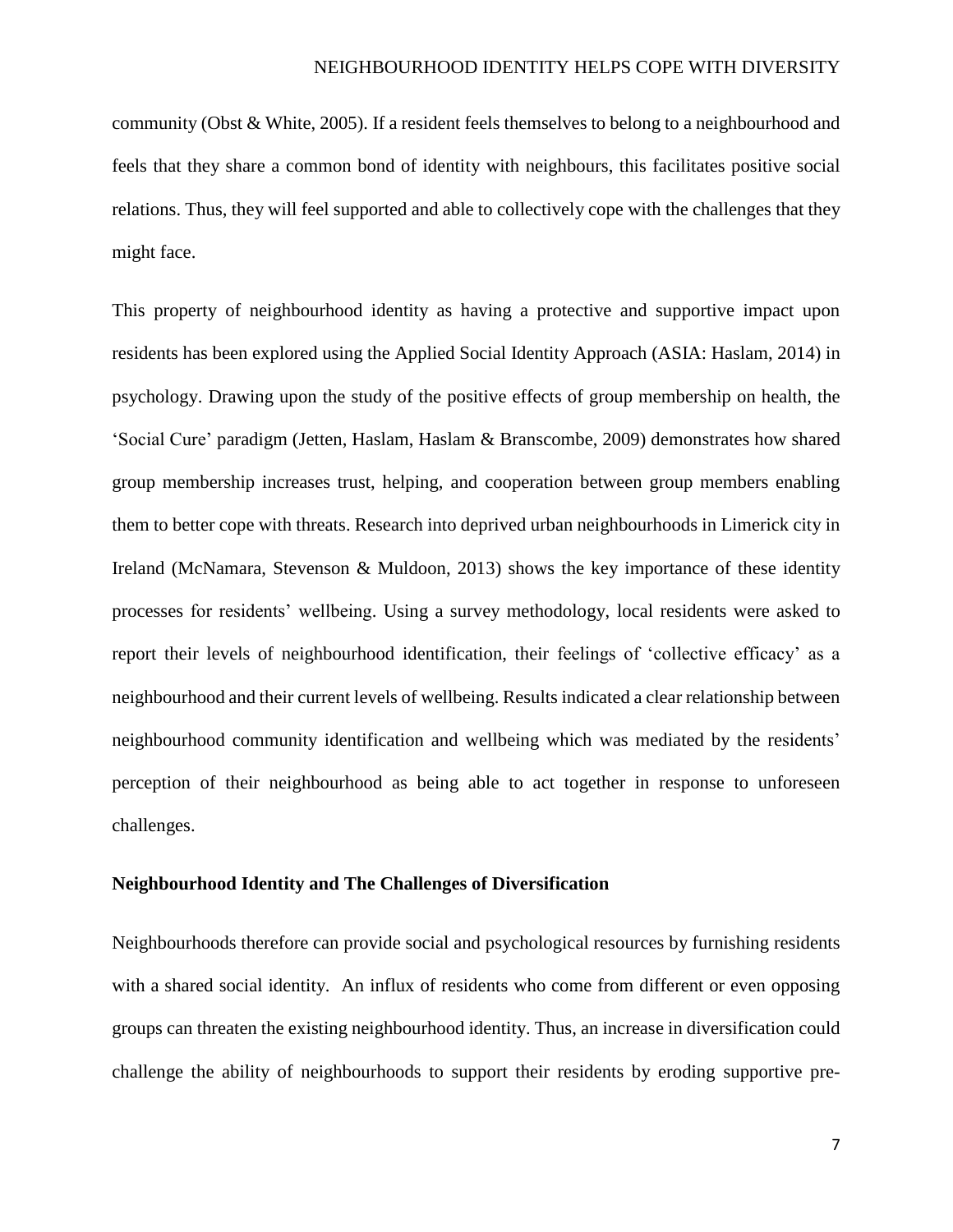existing social identities. For example, if incomers are perceived to have an identity that is incompatible and thus threatening to the pre-existing neighbourhood identity, existing residents might experience strong feelings of existential threat or 'angst' (Jetten & Wohl, 2012) and strong antipathy towards the incoming residents (Smeeks & Verkuyten, 2015). In line with Putnam's analysis of the likely effects of diversification then, an influx of outgroup members into a neighbourhood seems likely to have accompanying psychological effects by undermining identitybased group dynamics and supportive Social Cure processes.

However, social identity processes can also help cope with the challenges associated with this kind of threat to the neighbourhood. Insofar as ingroup support increases coping and reduces perceptions of threat, we would expect confident, well-supported residents to experience less intergroup anxiety in the face of diversification. As research on the experience of minority groups indicates, support from one's own group can help cope with perceived threats from an outgroup (Branscombe et al., 1999; Schmitt & Branscombe, 2002). Among ethnic minority groups in particular, a strong sense of identity can effectively serve as a 'secure base' for engaging with other ethnic groups (Phinney, Jacoby & Silva, 2007). Specifically, if a sense of continuity can be actively maintained by residents during a phase of diversification or amalgamation, the perceived threat posed by incomers can potentially be reduced (Jetten & Hutchinson, 2011).

This will however depend on the established norms of behaviours within the neighbourhood. Less diverse neighbourhoods with a history of conflict and negative attitudes towards mixing will likely experience higher intergroup anxiety and lower levels of positive contact. Indeed, if these norms are prevalent within a neighbourhood, the contact that occurs in that area is more likely to be negative (Christ et al., 2015). However, the converse is also true: insofar as neighbourhood norms of mixing are positive, the neighbourhood should be conducive to positive contact and moreover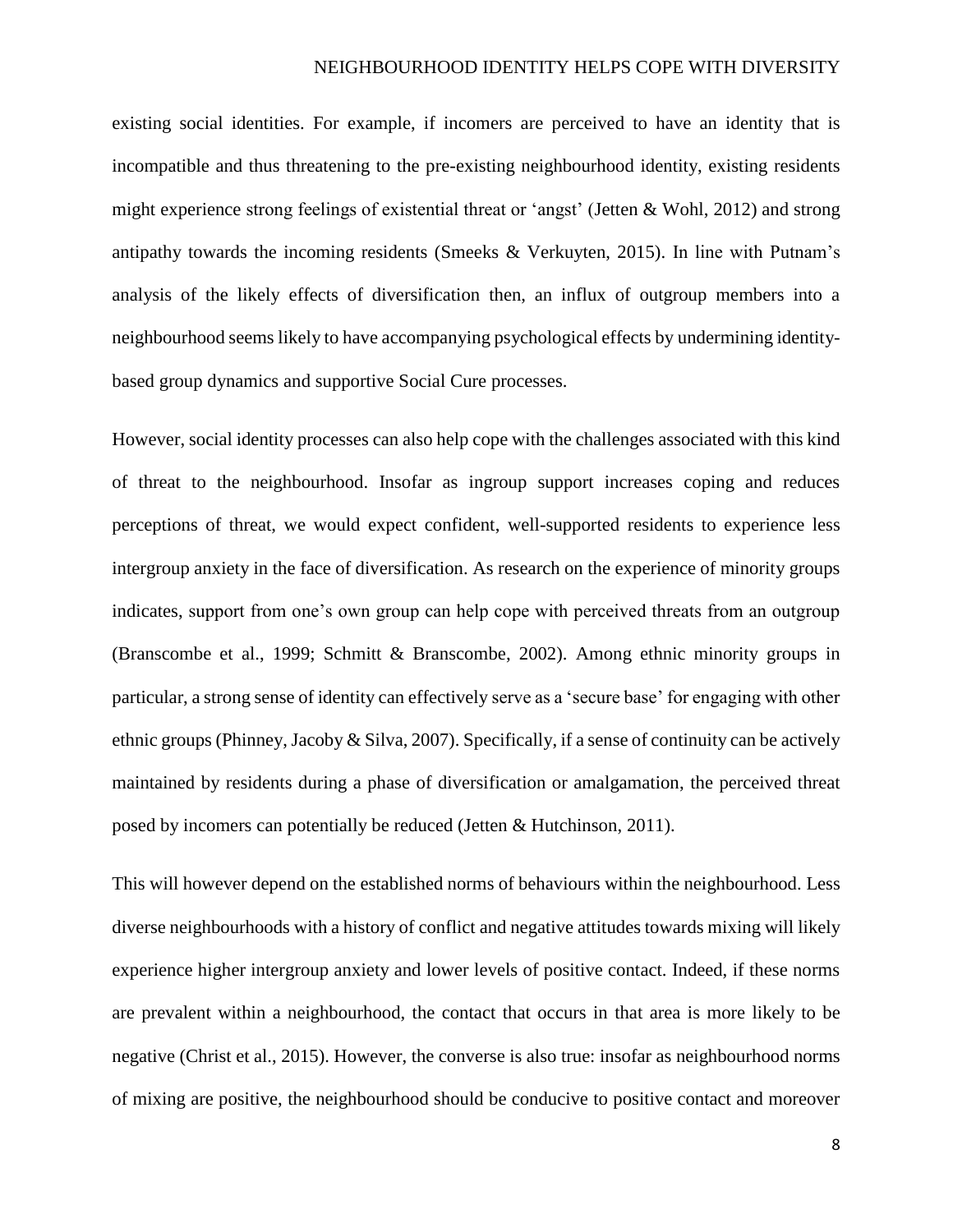the visibility of this contact should provide vicarious support for future intergroup interactions. As Marschall & Stolle (2004) argue: "*Neighbourhoods not only structure the social interactions that take place within them but determine the extent to which these interactions bring together homogenous or heterogenous groups of people*" (p133).

Furthermore, a reconfiguration of a group's identity to include former outgroup members can transform threat-based intergroup processes into supportive intragroup processes (Haslam, Postmes & Ellemers, 2003; Reicher Cassidy Wolpert, Hopkins & Levine, 2006). Within organisational contexts, for example, the processes of redefining organisational boundaries and identity to include former outgroups has been actively harnessed to smooth organisational mergers (Haslam et al., 2003). Indeed, this redefining of group boundaries is one of the fundamental ways in which successful contact is thought to restructure intergroup relations. By bringing formerly opposed groups together through shared interests and goals, a 'common' or 'superordinate' identity can emerge (Gaertner et al., 2000). Neighbourhoods, by virtue of their physical locatedness, afford the development of such a superordinate identity between the different social groups that live there.

In summary, neighbourhood identity can potentially provide residents with social and psychological resources that enhance wellbeing and foster positive contact. If the neighbourhood identity is inclusive and has norms of positive mixing, then it can provide residents with resources to overcome the potential threat posed by residential mixing and thus enhance their wellbeing. In the current research, we aim to determine whether neighbourhood identity will indeed have these effects upon social relations within diverse neighbourhoods. To do this, we select a challenging test-case of residential mixing: the desegregation of religiously territorialised neighbourhoods in post-conflict Northern Ireland.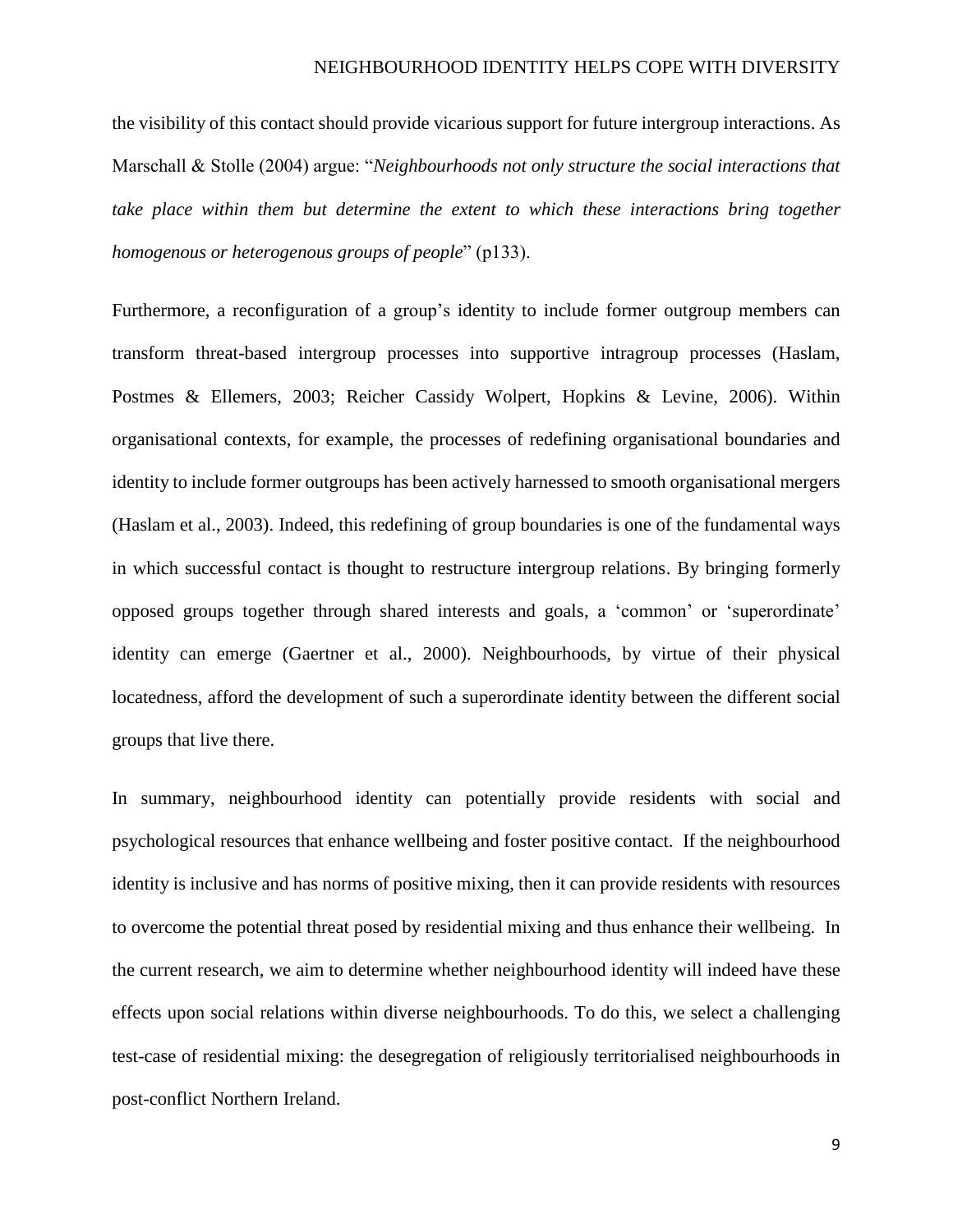### **Case Study: Residential Mixing in Northern Ireland**

The period of armed conflict in Northern Ireland known as 'the Troubles' was brought to an end in 1998 with the declaration of ceasefires by local paramilitary groups and the signing of a powersharing agreement. The preceding 30 years of armed conflict had divided the society, such that Catholics and Protestants often led separate and parallel lives in the spheres of work, education and recreation as well as religion (Hughes, Campbell, Hewstone, & Cairns, 2007). In addition, the religious communities became physically separated at the neighbourhood level. This legacy of segregation persists to the present day, with 30% of Protestants living in neighbourhoods designated as segregated (80% or greater of their own tradition) and 44% of Catholics living in equally homogenous Catholic neighbourhoods (OFMDFM, 2013). In the capital city of Belfast, this figure is much higher, with 67% of Catholics and 73% of Protestants living in segregated neighbourhood. Segregation is also associated with poverty with almost 93% of social housing developments being 'single identity' and the most homogenous areas of Northern Ireland typically having a history of both deprivation and high exposure to political violence (Shirlow & Murtagh, 2010).

In spite of this persisting segregation, there is evidence of a greater level of movement and mixing between religious communities in all spheres of life. This has been made possible through greater feelings of physical safety brought about by the paramilitary ceasefires of the 1990s. The extensive research conducted on the effects of intergroup contact in Northern Ireland has been largely optimistic: higher levels of reported contact are associated with lower levels of perceived threat and better intergroup relations (Hewstone et al., 2005, 2008). The positive effects of contact have been found through indirect contact as well as direct contact (Paolini, Hewstone, Cairns, & Voci, 2004), with reduction of intergroup anxiety as the key mediator of contact effects (e.g., Paolini et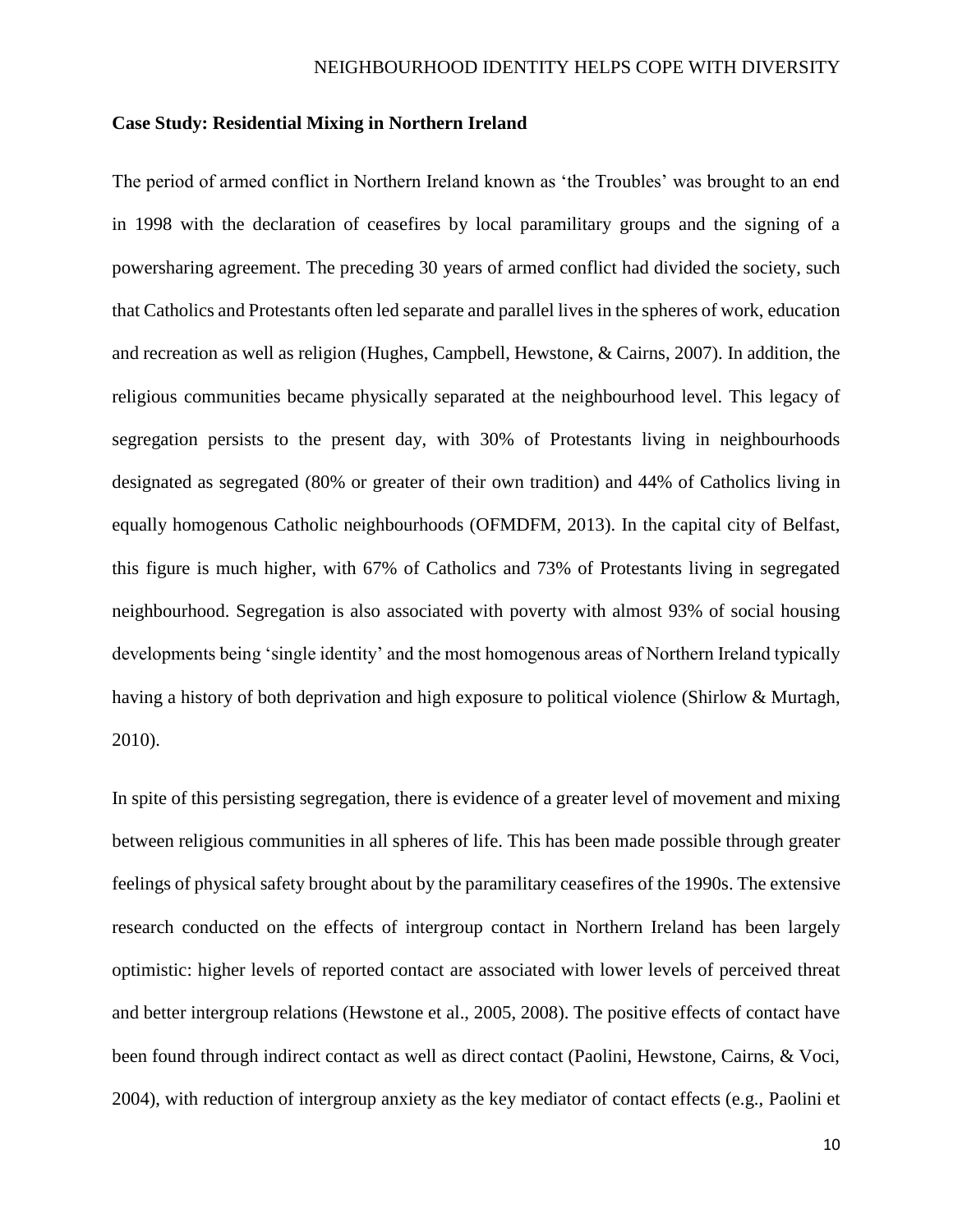al., 2004; Tausch, Hewstone, Kenworthy, Cairns, & Christ, 2007). However, even in educational settings where substantial progress has been made in fostering and supporting intergroup contact, it is evident that intergroup encounters are complex and nuanced and that proximity by itself does not automatically result in positive relationships (Loader & Hughes, 2017).

In terms of residential mobility, this positive picture appears to be reflected in public perceptions of mixing, with 82% of survey respondents preferring to live in mixed areas and 87% believing that mixing between Protestants and Catholics leads to better relations (OFMDFM, 2013). There has also been a degree of actual demographic change in single identity areas. Nolan (2013) noted that the 2011 census indicated "*a steep decline in the proportion of 'single identity' [electoral] wards (above a threshold of 80 per cent of one religion), from 55 per cent to 37 per cent" and "in line with the growth of the Catholic population, a change in 28 wards to a Catholic majority, with none going the other way"* (Peace Monitoring Report Two, p115). There is some evidence that this increased residential mixing in Northern Ireland does, on aggregate, lead to better intergroup relations. Surveys of mixed areas of Belfast show that some residents do generally have better intergroup attitudes, in part due to more frequent and better-quality interactions with those from the other religious group. However, living in mixed areas is also associated with a greater perception of threat from the outgroup and has more negative effects upon the attitudes and experiences of residents less well integrated into their neighbourhoods (Schmid, Hewstone, Hughes, Jenkins & Cairns, 2009; Schmid, Tausch, Hewstone, Hughes, & Cairns, 2007). Ethnographic research suggests a pattern of 'hunkering down', or social withdrawal, among residents of different religions during times of political unrest (Hughes, Campbell & Jenkins, 2011). Indepth interview research on mixed neighbourhoods across Belfast indicates that for residents of recently mixed areas, those who identify with their neighbourhood and form cross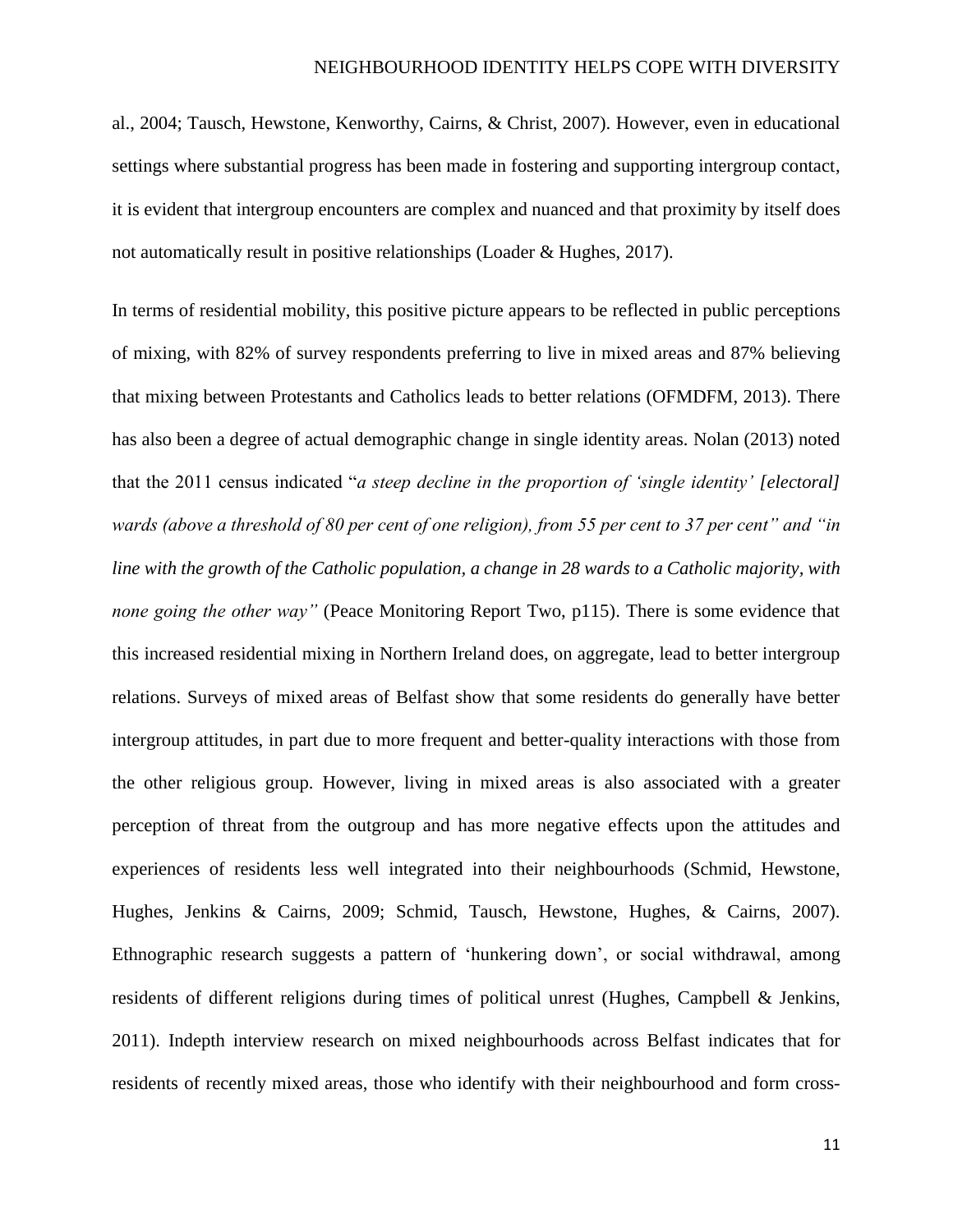religious community bonds within their neighbourhood were able to cope with the stresses of intergroup contact, while those who did not remained fearful and isolated (Stevenson  $\&$  Sagherian-Dickey, 2016; 2017).

Therefore, in line with the broader literature on neighbourhood diversification (e.g. Laurence, 2009; Stolle & Harell, 2013), there is some evidence to suggest that residential mixing in Northern Ireland has a very different effect on residents according to their pre-existing level of neighbourhood integration and cross-religious community links. Moreover, qualitative research in Northern Ireland suggests that neighbourhood identification can shape the experience of diversification, such that the development of a shared neighbourhood identity will help facilitate better intergroup relations. We therefore set out to explore if and how neighbourhood identity enables residents to cope with mixing within this especially challenging intergroup context. Specifically, we hypothesised:

*H1*: On the basis of the Social Cure tradition, we expect to see a positive relationship between neighbourhood identity and wellbeing;

*H2*: From the Contact Hypothesis, we expect to see relationships between neighbourhood norms of positive intergroup contact, positive experiences of mixing, and more positive intergroup attitudes;

*H3:* From our combined model of contact group dynamics, we expect that increased neighbourhood identification, shared neighbourhood perceptions, and mixing, will together predict positive intergroup attitudes and wellbeing, via reduced intergroup anxiety.

In order to test these hypotheses, our research modelled the relationships between six aspects of residential experience: neighbourhood identification, shared neighbourhood perceptions, mixing,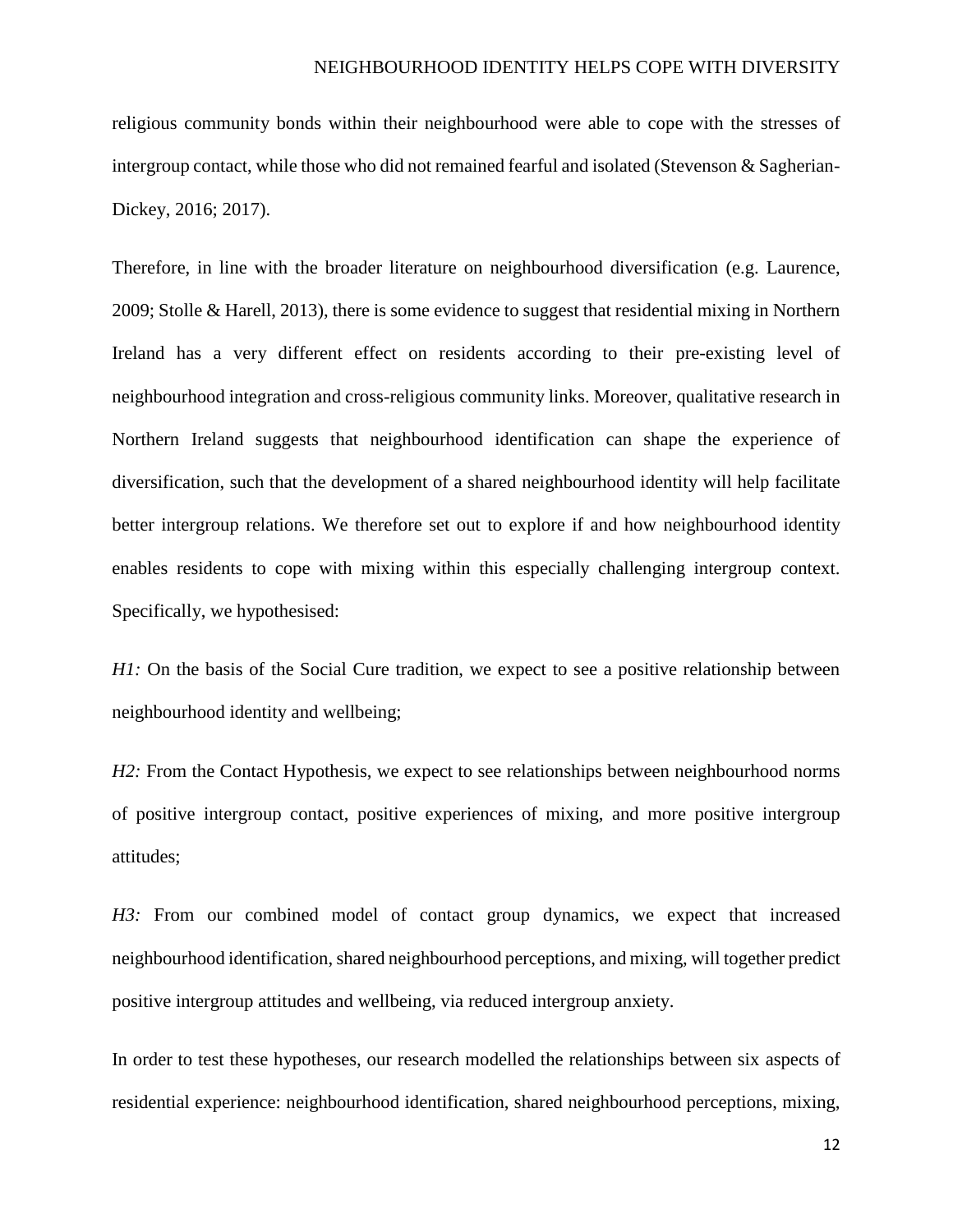intergroup anxiety, negative intergroup attitudes, and wellbeing. Modelling analyses were conducted on two populations. First, we conducted secondary data analyses of the Northern Ireland Life and Times (NILT), a social attitudes survey administered to a random sample of the population of Northern Ireland in 2012, containing questions pertaining to our hypotheses. Second, we conducted a custom-designed survey of residents within one mixed neighbourhood in Belfast using previously validated measures of our core theoretical concepts.

# **Study 1: The 2012 NILT**

## **Method**

The NILT is an annual survey in Northern Ireland which recruits a systematic random sample of participants from all addresses in the province. In face-to-face interviews respondents are asked to provide demographic information and respond questions on their social and political attitudes (Devine, 2012). The composition of questions changes from year to year and in 2012 asked participants about their local neighbourhood, intergroup relations and wellbeing, making that year's dataset well suited for investigating the present research questions. For the purposes of our analysis, we sampled only respondents who identified as coming from a Catholic or Protestant religious background, resulting in 1,087 respondents.

**Measures.** Items were selected from the NILT 2012 that captured neighbourhood identification, shared neighbourhood perceptions, mixing, intergroup anxiety, negative intergroup attitudes, and wellbeing. Items were coded to ensure that higher scores indicated a greater sense of neighbourhood identity, an increased sense of a shared neighbourhood, an increased sense of intergroup anxiety, increased instances of mixing between Catholics and Protestants, an increased sense of wellbeing, and more negative intergroup attitudes. Additionally, 'I don't know' responses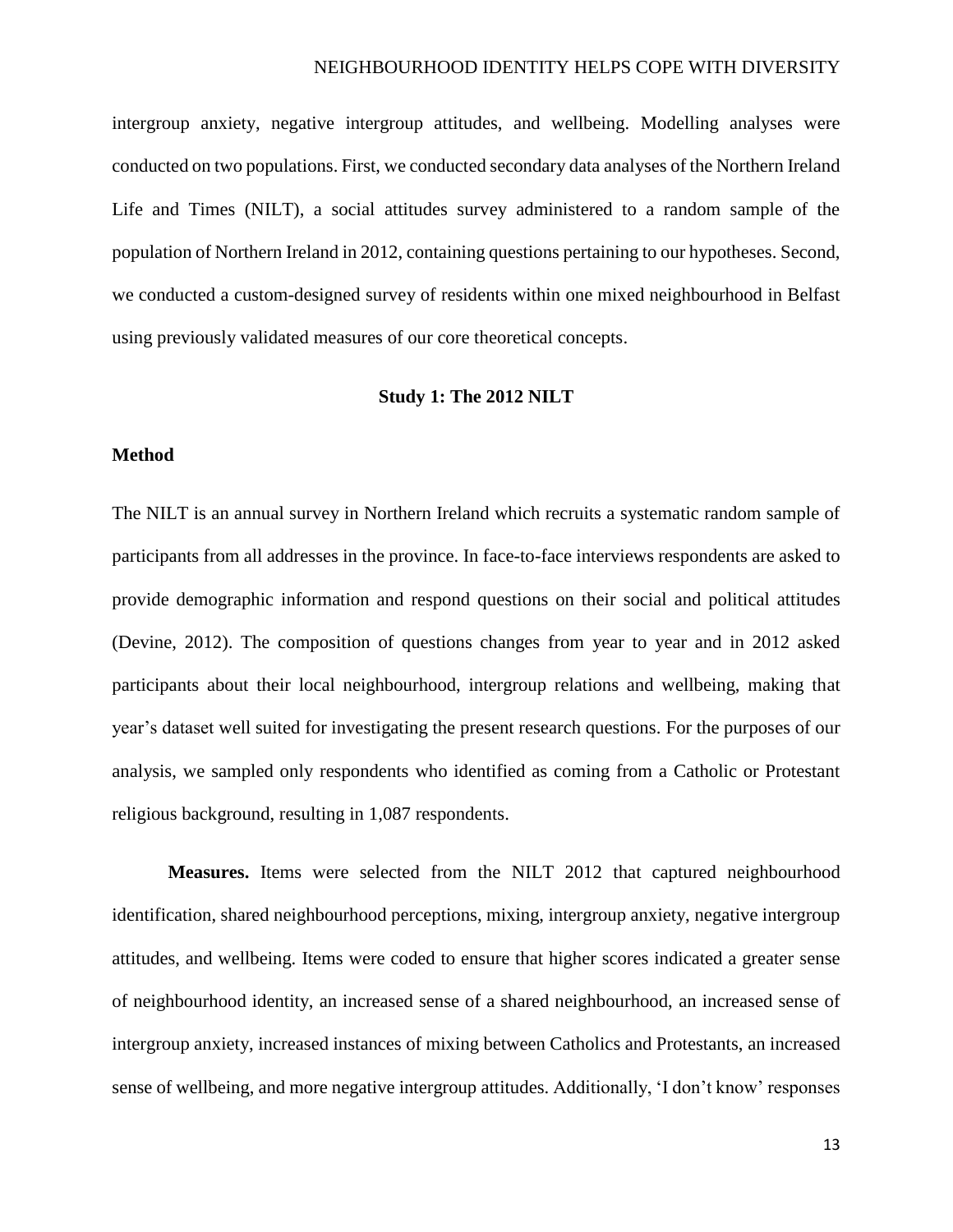were recoded as missing values. Table 1 details the items selected for this study, and the latent variables to which these items theoretically corresponded. While items relating to neighbourhood identity ask participants about 'community', these items clearly link this to a specific geographical location such that they are well suited to the measurement of neighbourhood identity rather than religious community identity.

### [Insert Table 1 about here]

**Ethical considerations.** Study one used secondary data which had been processed and anonymised for public use. Participants gave informed consent for their participation in the original research and are not identifiable in any way from their responses in the published data.

# **Results**

We conducted Structural Equation Modelling (SEM) in Mplus version 7 using maximum likelihood estimation to analyse the NILT data, with 5000 bootstrapped resamples to obtain bias corrected confidence intervals around the indirect effects estimates (Preacher & Hayes, 2008). Due to missing data and our focus only on Protestants and Catholics, the final sample analysed was  $N = 1,087$  ( $M_{age} = 50.12$ ,  $SD_{age} = 18.59$ ), of whom 47.7% were Catholics (n= 518, 56%) female) and 52.3% Protestants (n=569, 57% female).

We first specified a measurement model with six covarying factors: neighbourhood identification, shared neighbourhood perceptions, mixing, intergroup anxiety, negative intergroup attitudes, and wellbeing. Table 2 details the correlations between the six factors. After we followed the modification indices and added a covariance between two intergroup anxiety items and another between two shared neighbourhood items, the fit of this model was excellent,  $\chi^2$  (153) = 480.76, CFI = .951, RMSEA = .044, SRMR = 0.041.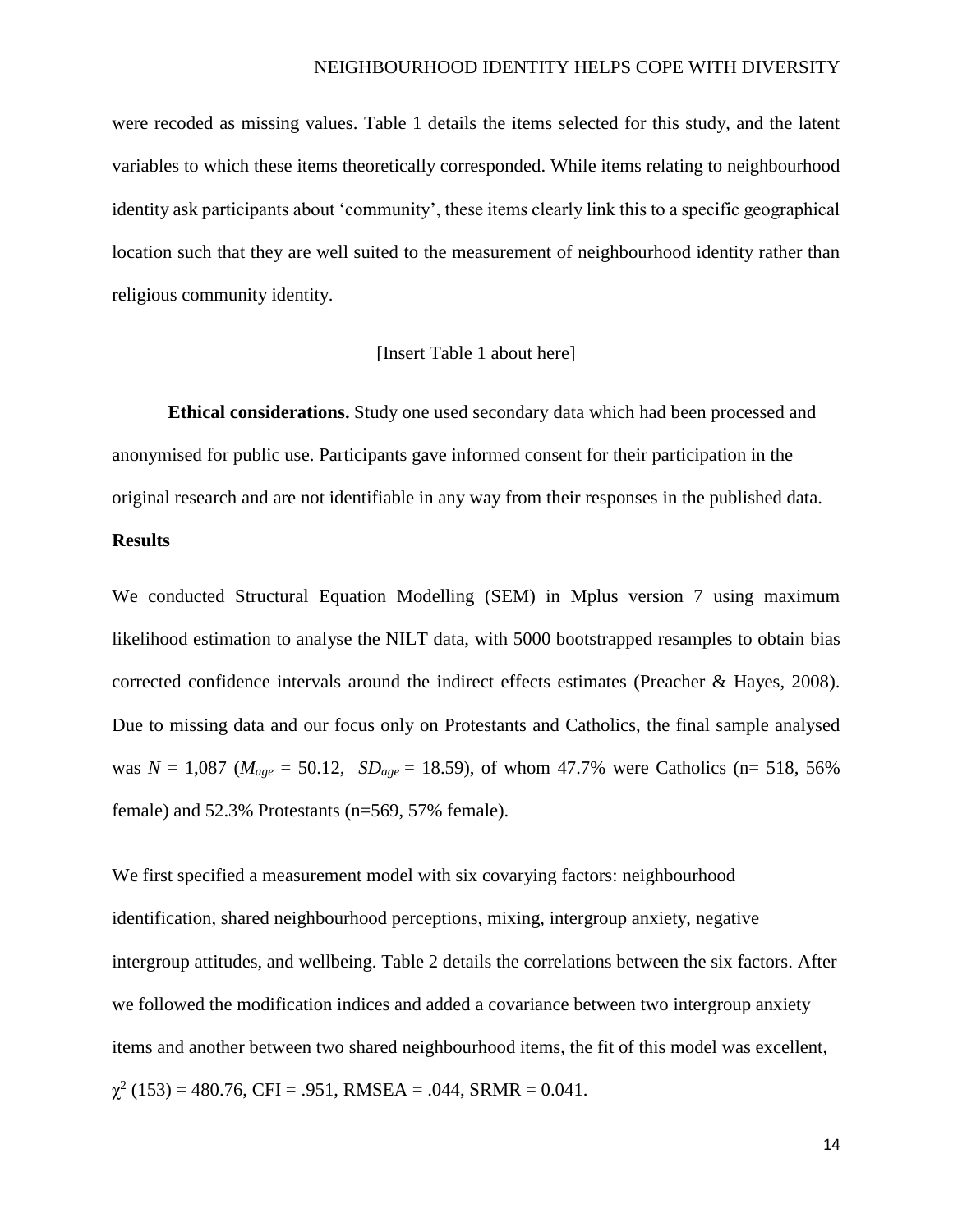### [Table 2 about here]

We next specified the structural model, shown in Figure 1. We added regression paths from identification, shared neighbourhood and mixing to anxiety, negative intergroup attitudes, and wellbeing, as well as paths from anxiety to attitudes and wellbeing. We allowed identification, shared neighbourhood, and mixing to covary, as well as wellbeing and attitudes. We also included the two covariances suggested by the modification indices in the measurement model. This model was a re-specification of the measurement model and thus showed an equally excellent fit to the data,  $\chi^2$  (153) = 480.76, CFI = .951, RMSEA = .044, SRMR = 0.041, AIC = 22,800.56<sup>1</sup>.

The parameter estimates indicated that higher levels of identification ( $\beta$  = -.168, *p* < .001, 95% Bias Corrected (BC) CIs [-.249, -.079]), shared neighbourhood perceptions ( $\beta$  = -.313,  $p < .001$ , 95% BC CIs [-.404, -.224]) and mixing (*β* = -.496, *p* < .001, 95% BC CIs [-.591, -.404]) were all significantly associated with lower levels of intergroup anxiety.

Furthermore, higher levels of identification ( $\beta$  = .170,  $p$  < .001, 95% BC CIs [.087, .264]) and lower levels of intergroup anxiety ( $\beta$  = -.163,  $p$  = .040, 95% BC CIs [-.327, -.019]) were significantly associated with greater wellbeing, whereas shared neighbourhood ( $\beta$  = .043, *p* = .399, 95% BC CIs [-.048, .154]) and mixing (*β* = .042, *p* = .545, 95% BC CIs [-.093, .181]) were not significantly related to wellbeing.

Higher levels of intergroup anxiety ( $\beta$  = .362,  $p$  < .001, 95% BC CIs [.242, .478]), fewer shared neighbourhood perceptions ( $\beta$  = -.205,  $p$  < .001, 95% BC CIs [-.287, -.130]), and less mixing ( $\beta$  =

 $\overline{\phantom{a}}$ 

 $1$  We also specified an alternative measurement model which collapsed identification, mixing, and shared neighbourhood into a single factor. This model fitted the data poorly even when we included the two covariances we added to the original model based on the modification indices:  $\chi^2$  (162) = 1314.22, CFI = .688, RMSEA = .109, SRMR = 0.156; and is a significantly poorer fit to the data than our proposed model:  $\Delta \chi^2(9) = 833.46$ ,  $p < .001$ .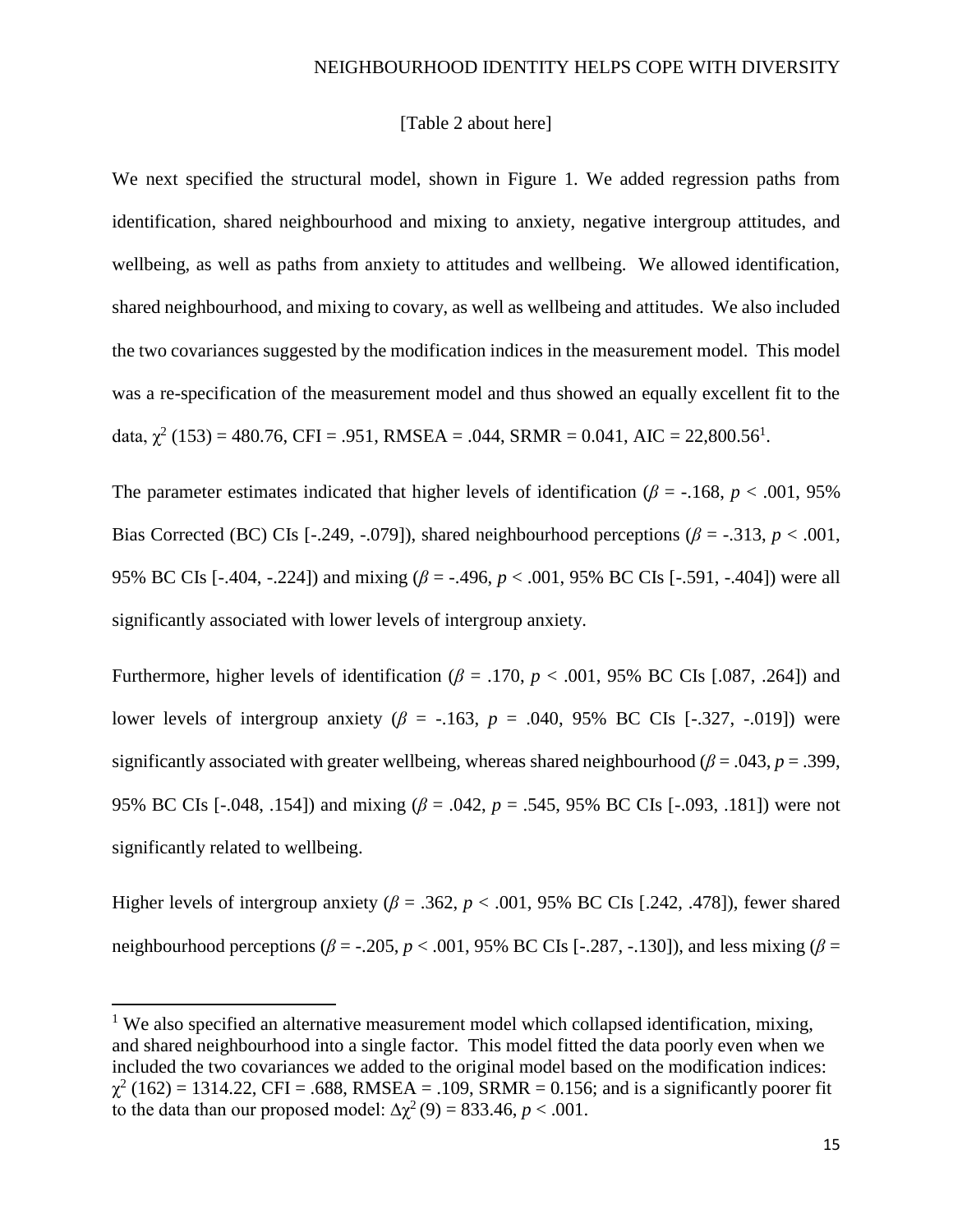-.376, *p* < .001, 95% BC CIs [-.498, -.263]) were all significantly associated with more negative intergroup attitudes, whereas identification was not significantly related to intergroup attitudes (*β*  = .024, *p* = .509, 95% BC CIs [-.049, .096]).

There were weak yet robust indirect effects from higher levels of identification (*indirect* = .027, 95% BC CIs [.005, .066]), more shared neighbourhood perceptions (*indirect* = .051, 95% BC CIs [.009, .110]), and more mixing (*indirect* = .081, 95% BC CIs [.011, .176]) to wellbeing via a reduction in intergroup anxiety. There were stronger robust indirect effects from higher levels of identification (*indirect* = -.061, 95% BC CIs [-.101, -.030]), shared neighbourhood perceptions (*indirect* = -.113, 95% BC CIs [-.173, -.066]), and mixing (*indirect* = -.179, 95% BC CIs [-.252, - .124]) to less negative intergroup attitudes via a reduction in intergroup anxiety.

Because this was the first test of our theoretical model, we compared the fit of our theoretical model to two alternative models. Alternative Model 1 specified that intergroup anxiety and mixing predicted identification, shared neighbourhood perceptions, negative intergroup attitudes, and wellbeing, and that identification and shared neighbourhood predicted negative intergroup attitudes and wellbeing. Alternative Model 2 specified that negative intergroup attitudes and mixing predicted identification, shared neighbourhood perceptions, and intergroup anxiety, and that identification and shared neighbourhood also predicted intergroup anxiety and wellbeing. Our theoretical model was a significantly better fit to the data than Alternative Model 1 ( $\Delta \chi^2$  (1) = 13.443,  $p < .001$ ) and Alternative Model 2 ( $\Delta \chi^2$  (3) = 4,  $p < .001$ ).

[Insert figure 1 here]

**Study 1: Discussion**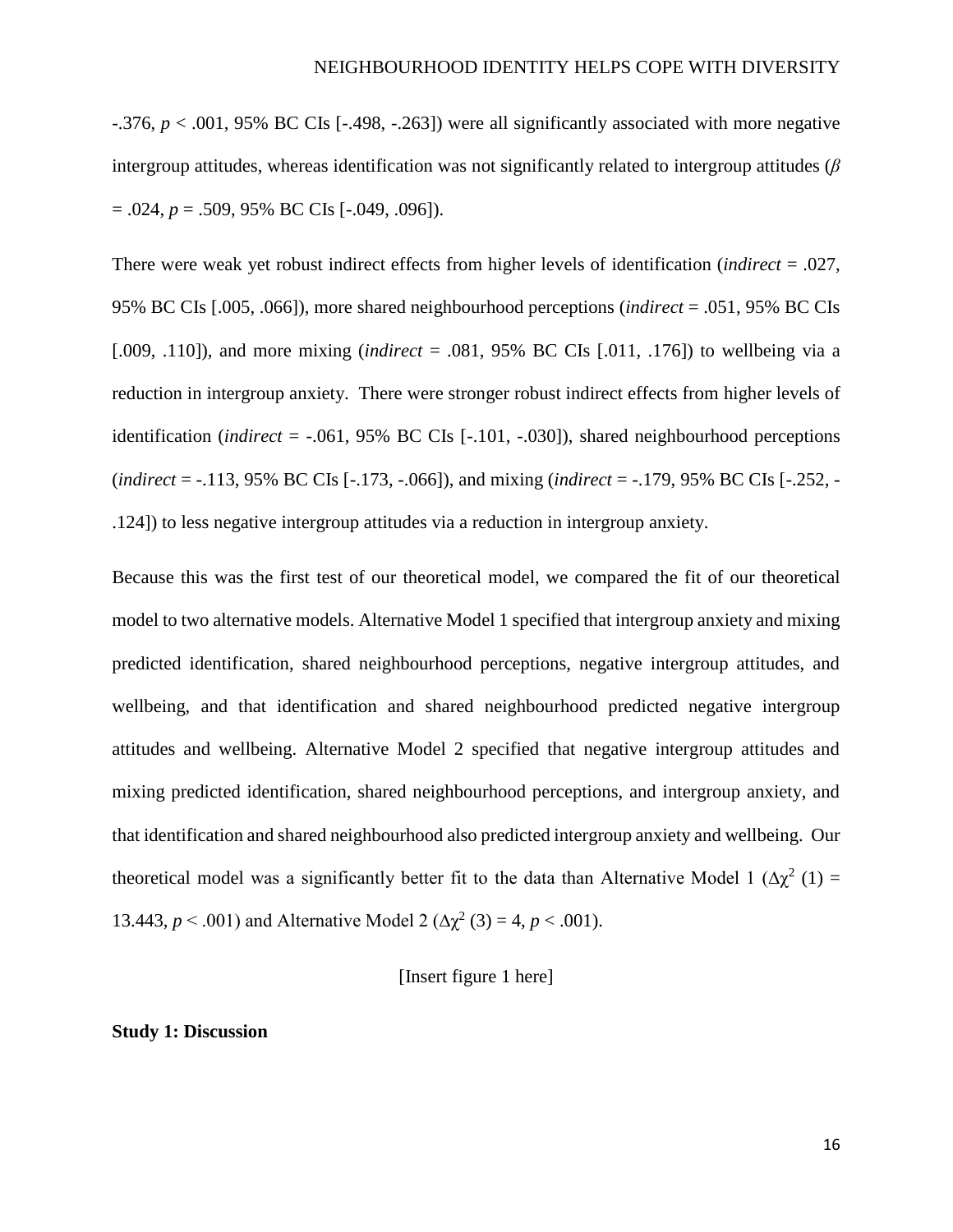The results of study 1 provide preliminary support for our hypotheses. From the Social Cure tradition, we expected to see a positive relationship between identity and wellbeing (H1), while from the Contact Hypothesis we expected to see relationships between norms and experience of mixing and intergroup attitudes (H2). Our results bear these predictions out: stronger neighbourhood identification was related to enhanced wellbeing, whereas both norms and experience of mixing were associated with more positive intergroup attitudes. Furthermore, we found evidence that neighbourhood identity, norms and experience of mixing contributed to these effects through a reduction in intergroup anxiety. In addition, our integrated model found that identification indirectly led to more positive intergroup attitudes, while norms and experiences of mixing indirectly led to greater wellbeing, both via a reduction in intergroup anxiety (H3).

This first analysis spans residents from neighbourhoods of varying size, socio-economic status, density and ethno-religious composition across Northern Ireland, thus suggesting that these findings are robust across this region. However, the NILT lacks the level of geographical granularity which would provide confidence in our interpretation of the findings as reflecting the local identity dynamics of residential mixing. Accordingly, our second survey is specific to a single neighbourhood in Belfast which has experienced significant levels of religious group mixing over the past decade.

#### **Study 2: Custom Designed Survey of an East Belfast Neighbourhood**

### **Method**

We surveyed residents within a single neighbourhood in Belfast which has evidenced increased mixing. A postal study invitation was issued to all residents within the selected locale, with a total of 4000 invitations issued. This letter contained an introduction to the study, a web address and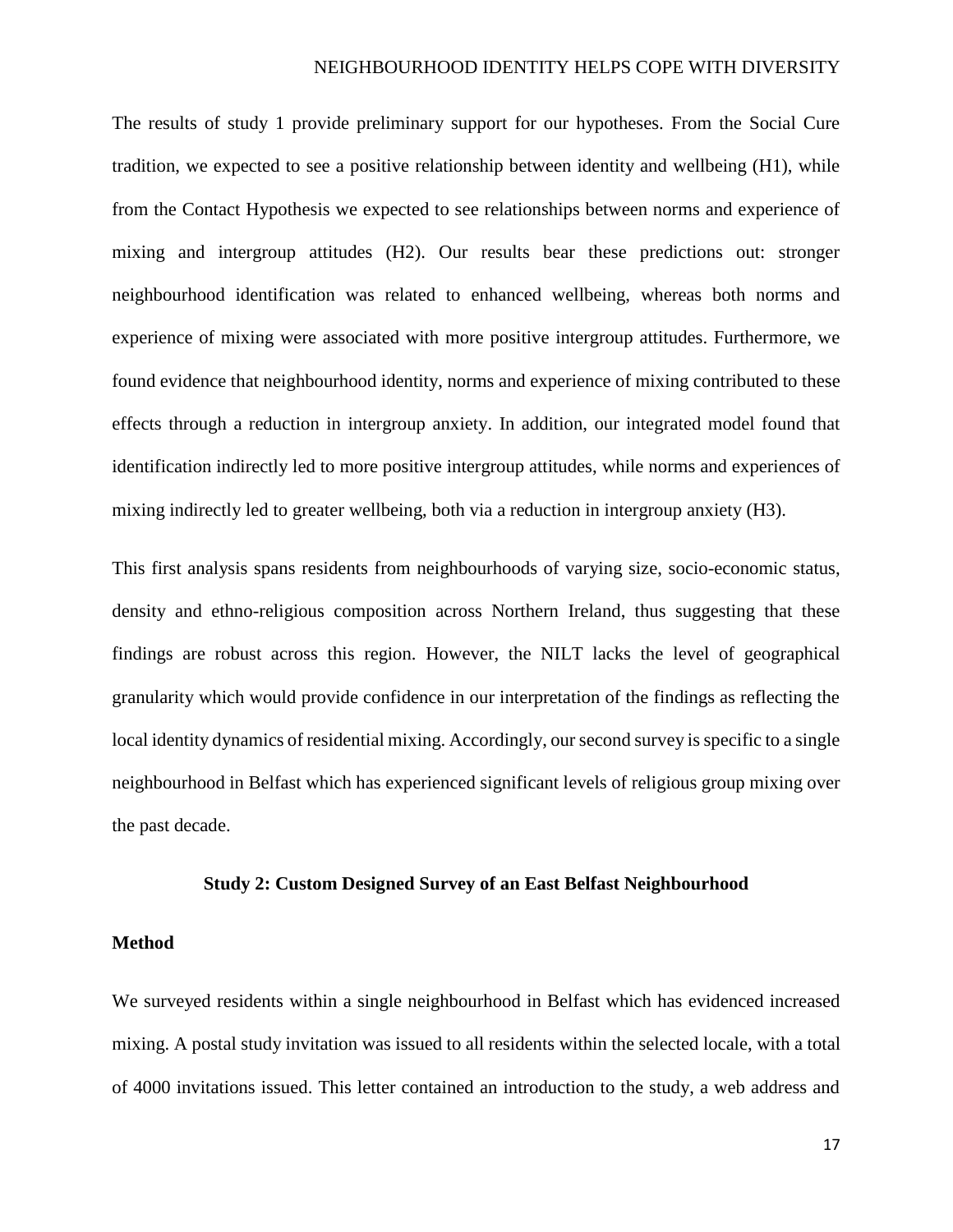QR code link to an information sheet, a consent form, and the online survey. The information sheet invited participants to take part in our research "*looking at how residents feel about living in your area*". Recruitment took place from May to June 2017 and 223 completed responses were obtained. The survey was hosted on the online survey management software Qualtrics.

**Study site.** To protect the anonymity of participants, the neighbourhood studied during this investigation has not been named. This East Belfast neighbourhood was a predominantly Protestant area which has experienced a recent influx of Catholic residents as evidenced by population changes between the 2001 and 2011 census dates (Nolan, 2013).

#### **Measures**

**Demographic measures.** Measures adapted from the Northern Ireland Census were used to record respondent age, gender, marital status, employment status, and the highest qualification they had achieved (Northern Ireland Statistics & Research Agency, 2011). Respondents were asked to indicate their religious upbringing, and this was used as an indicator of the participants' religious background.

**Neighbourhood identification.** We used the single-item measure of social identification (SISI; Postmes, Haslam, & Jans, 2013), with a seven-point response scale from 1 (*do not agree at all*) to 7 (*agree completely*), to measure community identification (*I identify with the community in the [local] area*). The SISI measure has been shown to have high validity and reliability, and to strongly overlap with longer and more complex measures of identification.

**Norms of mixing.** Two items measured the perceptions of whether the neighbourhood facilitates mixing with neighbours from religious backgrounds ("*I think that people living in this community are friendly towards neighbours from different religious backgrounds"; "I think that*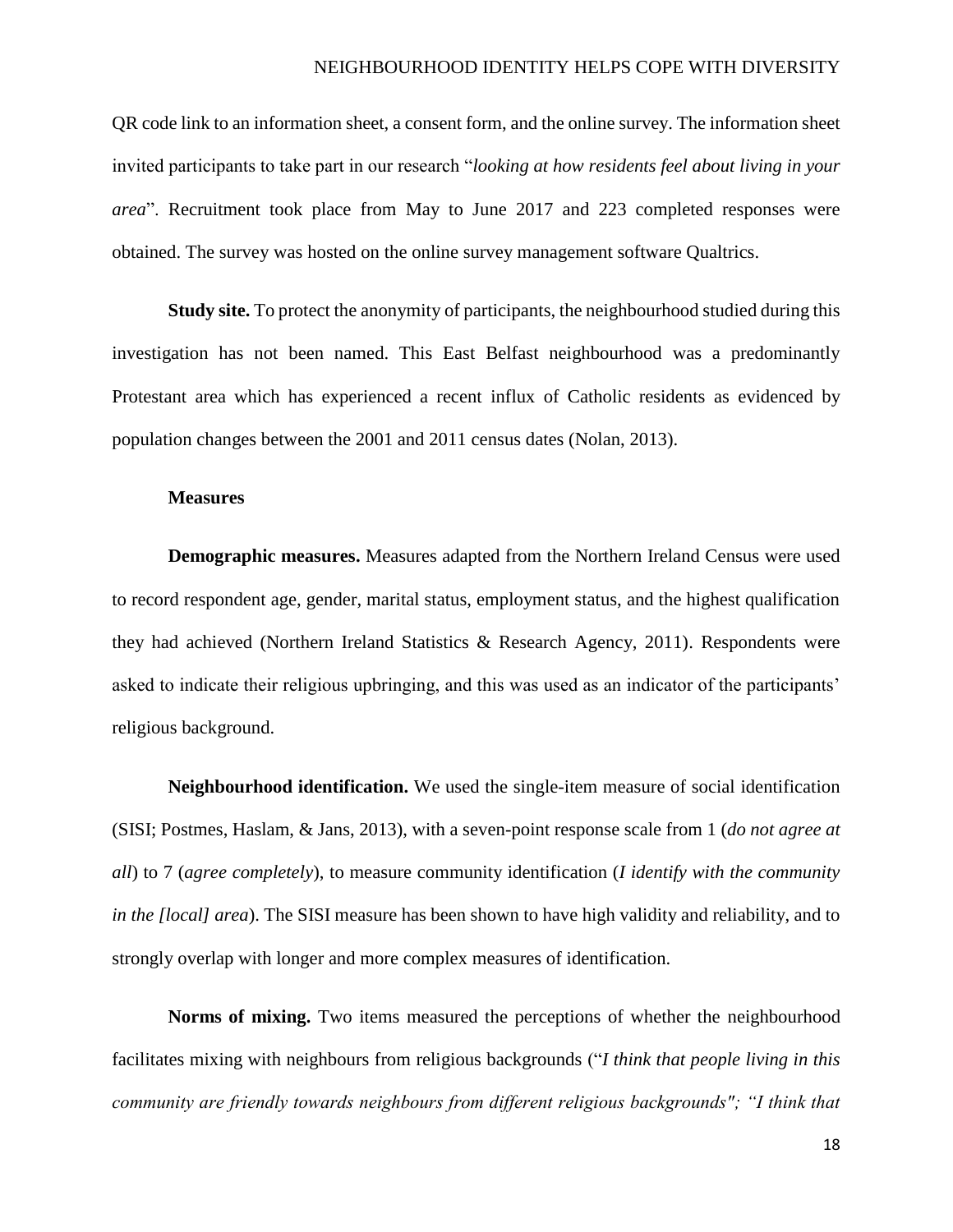*people living in this community are happy to spend time with neighbours from different religious backgrounds"*). These items were adapted from previous research on the impact of group norms on contact (Turner et al., 2008). Participants rated their agreement to two statements on a sevenpoint scale, from one (do not agree at all) to seven (agree completely).

**Residential contact.** Four items measured the quantity and quality of contact between outgroups at neighbourhood meetings or events, and how often they talked to outgroups. These indicators were modified from previous contact research ( Tausch, Hewstone, & Kenworthy, 2010). Respondents indicated the quantity of their contact on a two five-point Likert scales with response options from 'never' to 'very often' (*How often do you have contact with [religious outgroup] residents at community meetings or events?; How often do you talk to [religious outgroup] residents of the [local] area?*). They indicated the quality of their contact on two sevenpoint scales from unpleasant to pleasant, and from negative to positive (*If you do have contact with [religious outgroup] residents of the [local] area, has this been generally...*). Outgroups were specified by name (i.e. Catholic or Protestant, depending on the religious background of the participant). Following previous usage of these scales, their summed totals were multiplied to create a weighted product variable of outgroup contact.

**Intergroup anxiety.** Anxiety towards the religious outgroup was recorded using a six-item adapted version of the intergroup anxiety scale which has been used extensively in Northern Ireland (Turner, Hewstone, Voci & Vonofakou, 2008). Using a seven-point scale, respondents indicated the extent to which they would feel the following emotions if they were the only member of their religious group in an interaction with people from other religions groups: 'comfortable', 'nervous', 'anxious', 'at ease', 'safe' and 'awkward'. The items in this scale were reversed where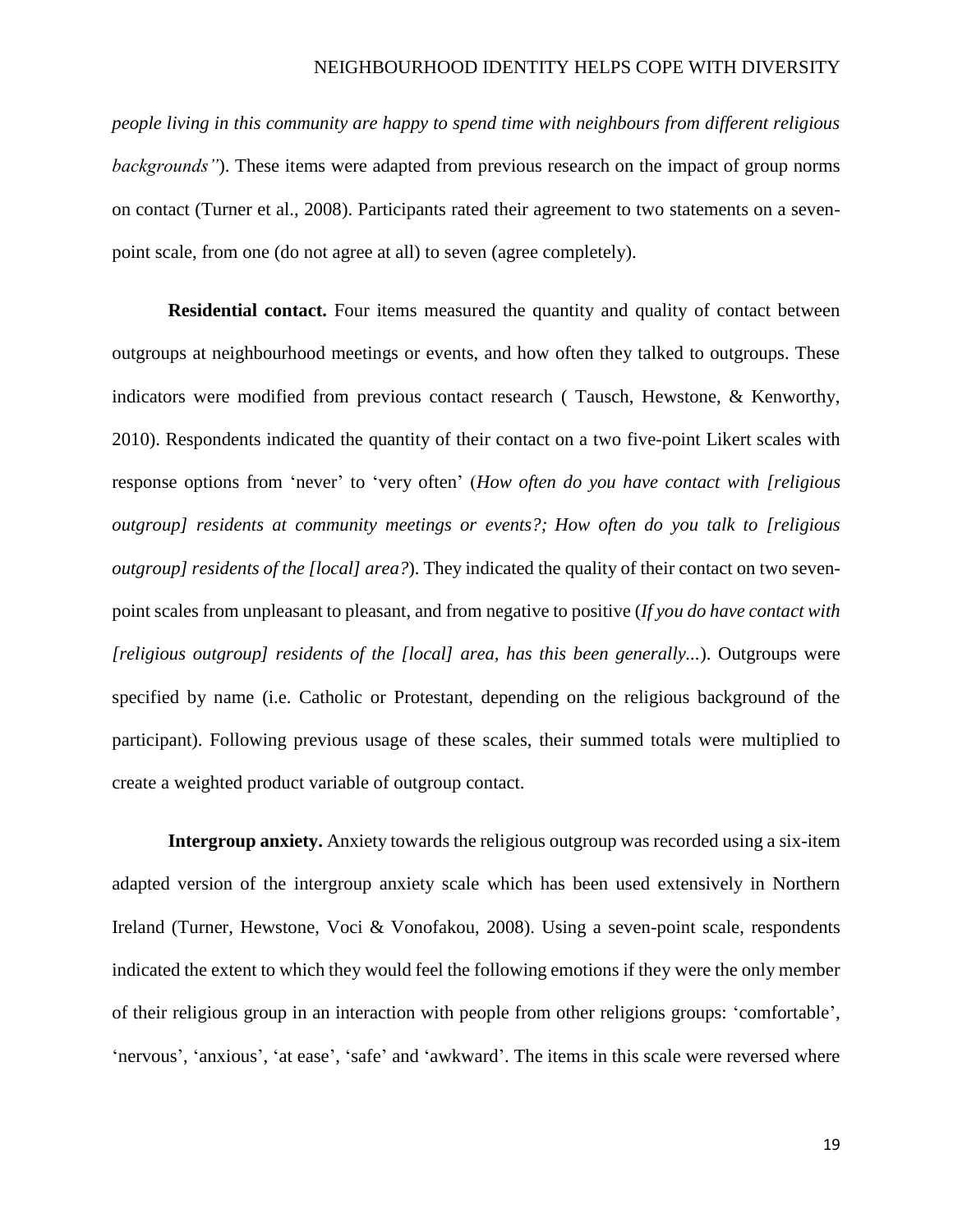necessary and the mean computed so that higher scores indicate greater anxiety. The scale had excellent reliability  $\alpha = .91$ .

**Intergroup attitudes.** 'Feeling thermometers' or unidimensional self-report scales of feelings of favourably or unfavourably towards the outgroup were used to capture intergroup attitudes. These have been used extensively in contact research as assessments of intergroup attitudes, in particular within the context of Northern Ireland (e.g. Hewstone et al., 2006). Participants were asked to indicate on a sliding scale of 0 - 100 how favourably they felt towards either Catholics or Protestants. Scores of warmth towards the other religious community were then produced on the basis of the participants own denomination.

**Wellbeing.** Wellbeing was measured using the WHO-5 Wellbeing Index with a 0-5 response scale (Topp, Østergaard, & Søndergaard, 2015). We computed the mean of the five items (e.g. *"I have felt cheerful and in good spirits"*). The WHO-5 has shown high validity, adequate reliability, and has had successful application in a wide range of fields. The scale was found to have good reliability  $\alpha = 89$ .

**Ethical considerations.** Participants were fully informed of the survey contents, were able to withdraw from the research at any time during the study period, and provided with contact details of support services in case the research caused any distress. Ethical approval was granted by the research ethics committee of the first author's institution.

#### **Results**

We specified a saturated path model using Mplus version 7 with maximum likelihood robust estimation, which is robust against violations of multivariate normality common among smaller samples. We focused our analyses on respondents who identified as either Catholic or Protestant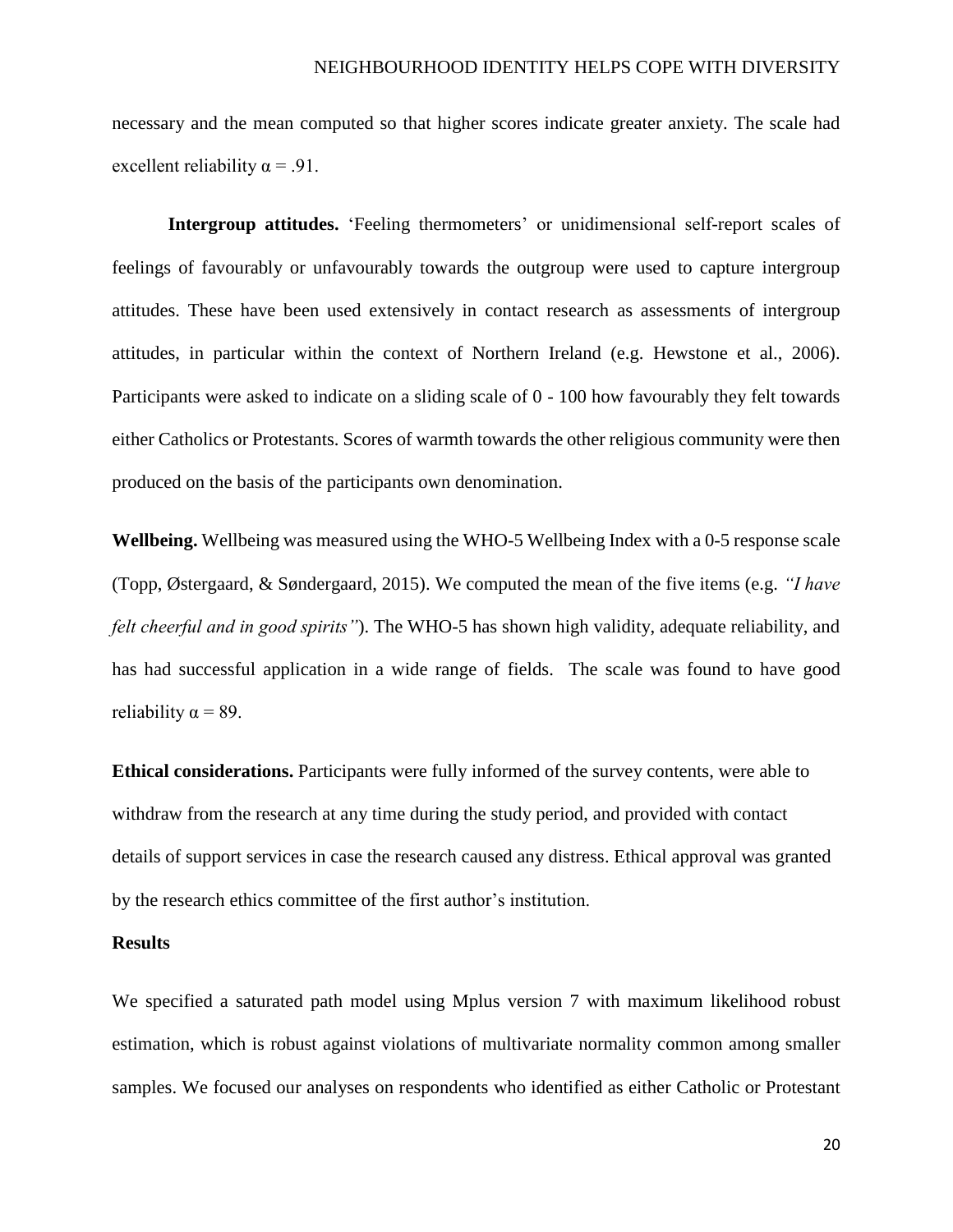and so had completed the appropriate outgroup measures. This gave a final sample of  $N = 182$  $(M_{age} = 37.43, SD_{age} = 11.39)$  of which 51.6% were Catholics (n= 94, 57.4% female) and 48.4% Protestants (n=88, 44.3% female).

### [Table 3 about here]

Identification, shared neighbourhood perceptions, and mixing all covaried and predicted intergroup anxiety, wellbeing, and outgroup warmth in the expected directions. Correlations between variables in the East Belfast Neighbourhood survey are highlighted in Table 3. The path analysis indicated that intergroup anxiety predicted lower wellbeing and outgroup warmth, and wellbeing and outgroup warmth covaried. The model and results are shown in Figure 2.

High levels of neighbourhood identification ( $\beta$  = -.201,  $p$  = .005, 95% CIs [-.341, -.061]) and shared neighbourhood perceptions ( $\beta$  = -.391,  $p$  < .001, 95% CIs [-.535, -.246]) were significantly associated with less intergroup anxiety, although mixing was not ( $\beta$  = -.088,  $p = .249$ , 95% CIs [-.237, .062]).

Higher levels of identification ( $\beta$  = .209,  $p$  = .022, 95% CIs [.031, .387]) were also significantly related to higher wellbeing, and there was a marginally significant association between more mixing and higher wellbeing ( $\beta$  = .160,  $p$  = .053, 95% CIs [-.002, .323]). Shared neighbourhood perceptions were not significantly related to wellbeing  $(\beta = .026, p = .783, 95\% \text{ CIs } [-.157, .208])$ .

Higher levels of intergroup anxiety were significantly associated with less warmth towards the outgroup ( $β = -.288$ ,  $p < .001$ , 95% CIs [-.444, -.132]), and there were marginally significant associations between higher levels of mixing and outgroup warmth ( $\beta$  = .163, *p* = .062, 95% CIs [-.008, .335]), and between shared neighbourhood perceptions and outgroup warmth (*β* = .150, *p*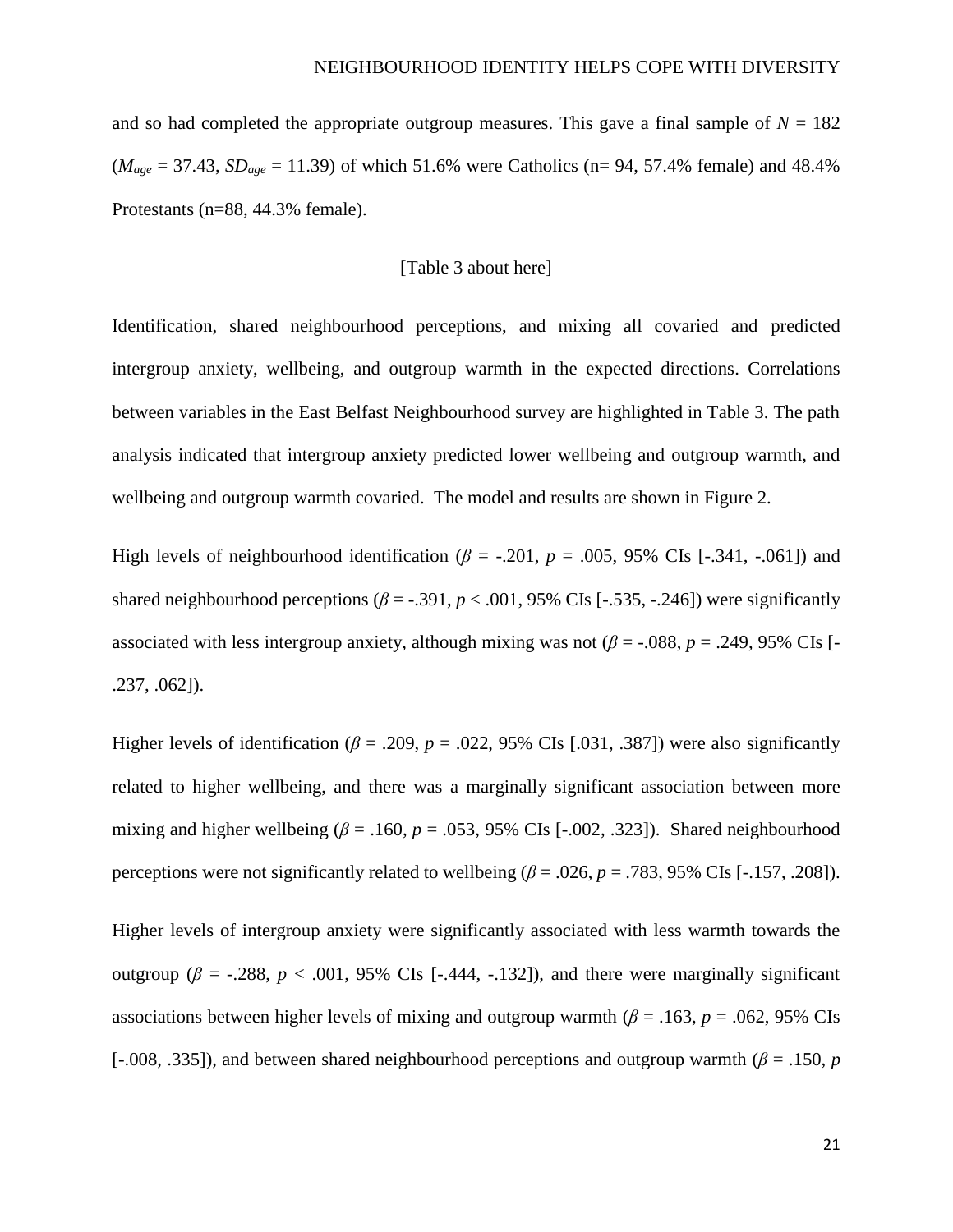= .088, 95% CIs [-.022, .323]). Identification was not significantly related to outgroup warmth (*β*   $= .122, p = .163, 95\% \text{ CIs } [-.049, .294]$ .

We also computed indirect effects with 95% bias corrected bootstrapped confidence intervals using maximum likelihood estimation (Preacher & Hayes, 2008). There were robust indirect effects from higher levels of identification (*standardized indirect effect* = .058, BC 95% CIs [.017, .124]), shared neighbourhood perceptions (*standardized indirect effect* = .112, BC 95% CIs [.051, .203]) to warmer feelings towards the outgroup via a reduction in intergroup anxiety. No other indirect effects were robust.

### **Study 2 Discussion**

Our study 2 findings further supported the Social Cure approach, demonstrating a direct relationship between neighbourhood identity and wellbeing (H1). Our results also lend support to the Contact Hypothesis: residents who perceived their neighbourhood as one where mixing was the norm, and who had experienced mixing themselves, had warmer feelings towards the religious outgroup. Perceiving that the neighbourhood endorsed norms of mixing also led to warmer feelings towards the religious outgroup indirectly by reducing the anxiety residents felt in intergroup situations (H2). Notably though, mixing by itself was not associated with a reduction of intergroup anxiety. In terms of the integrated model (H3), neighbourhood identity directly and indirectly predicted better intergroup attitudes and indirectly predicted better individual wellbeing via reduced intergroup anxiety.

# **General Discussion**

Putnam's provocative thesis concerning the negative impact of diversification on social capital ends with an optimistic note that often goes unremarked in the debates which his work has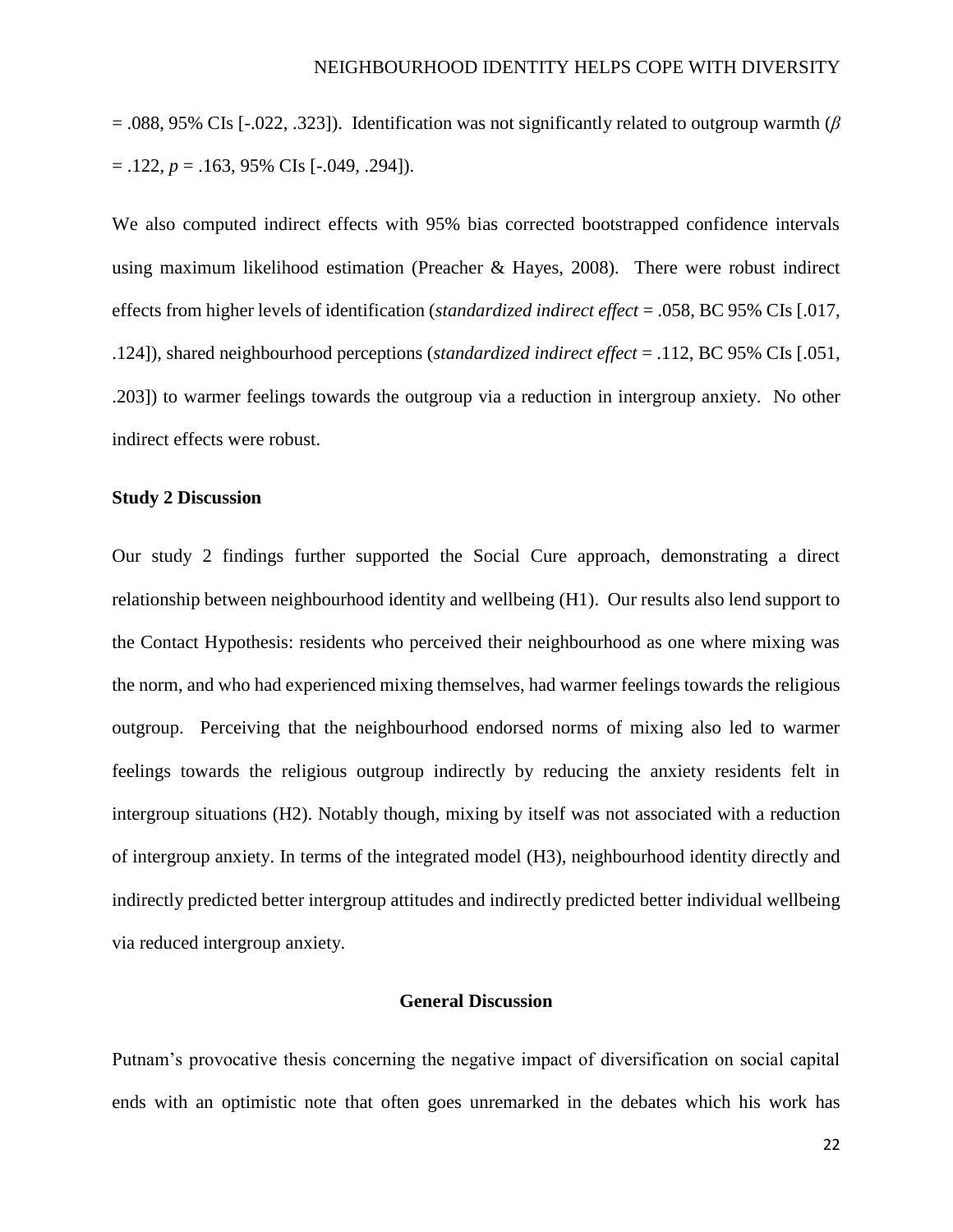generated. He posits that in the absence of ethnic homogeneity, new forms of commonality may transcend ethnic, religious and national divisions and that these new shared identities may compensate for, and even reverse, the negative impact of diversification:

*It is my hypothesis that a society will more easily reap the benefits of immigration, and overcome the challenges, if immigration policy focuses on the reconstruction of ethnic identities, reducing their social salience without eliminating their personal importance. In particular, it seems important to encourage permeable, syncretic, 'hyphenated' identities; identities that enable previously separate ethnic groups to see themselves, in part, as members of a shared group with a shared identity (2007, p161)*

However, Putnam speculates that such a transformation requires generations of coexistence and exogamy between ethnically divided groups. In contrast, our work suggests that neighbourhood identities based on shared geography and collective interest can play a role in the effects of residential mixing upon the attitudes of residents. Moreover, this process is evident even within the conflict-scarred, sectarian landscape of the aftermath of the Northern Ireland conflict.

We support our claims with evidence from two very different surveys: one region-wide and one neighbourhood-specific. Across both studies we replicated previous findings within the Contact tradition showing that norms and level of contact predicted better intergroup attitudes in this context (Hewstone et al., 2005; 2008), as well as replicating research within the Social Cure tradition showing the positive association between neighbourhood community identification and wellbeing (McNamara et al., 2013). In addition, we demonstrated that an integrated model also has explanatory value such that, over and above these discrete effects, neighbourhood identity is associated with more positive intergroup attitudes.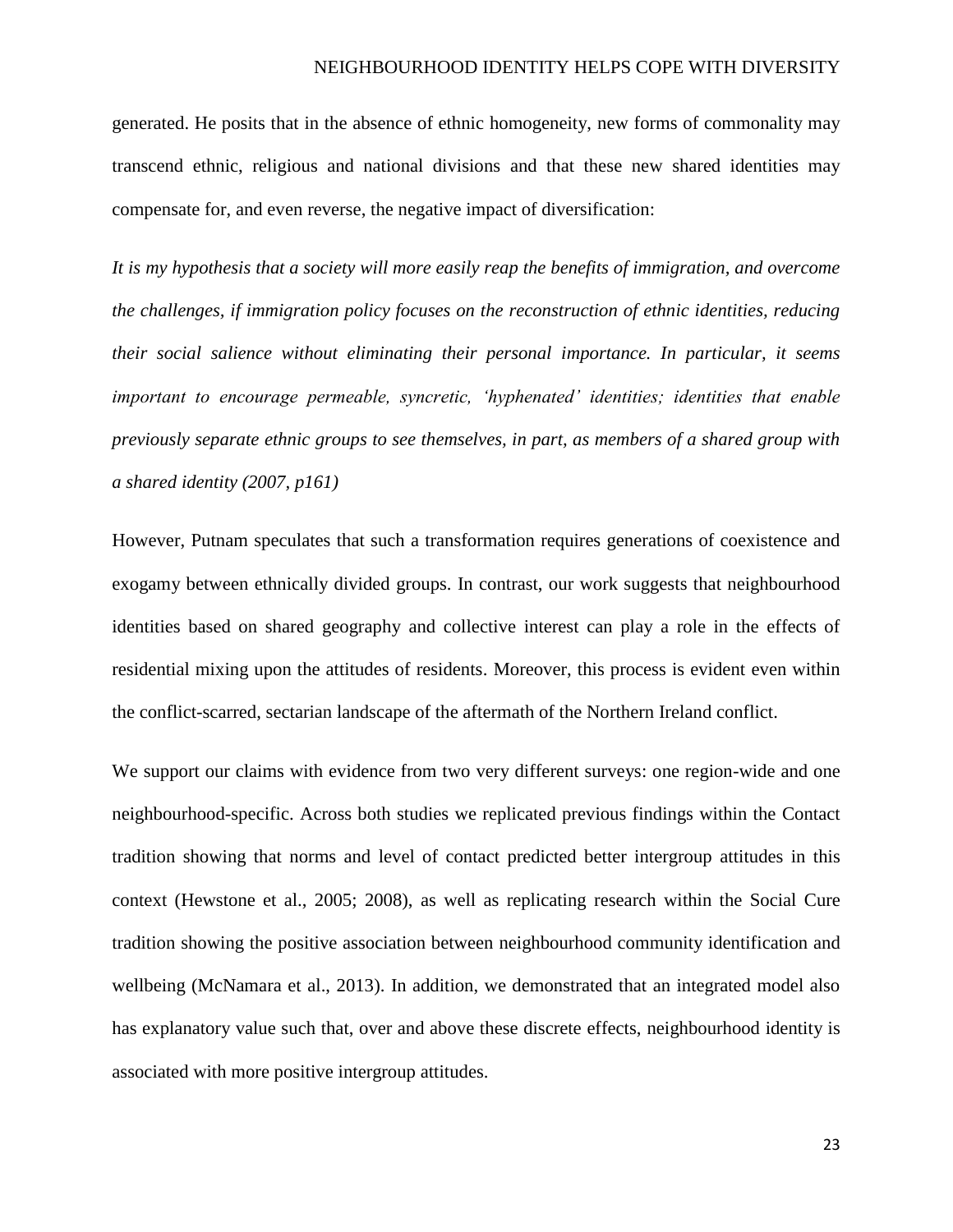On this basis we can make some general assertions. First, against the background of literature which indicates both positive and negative consequences of diversification upon neighbourhood cohesion, we point to the key psychological element that has been hitherto neglected: neighbourhood identity. We contend that these geographically-based community identities can and do have a profound effect on residents' everyday lives. In line with previous evidence of the impact of neighbourhood identification on residents' wellbeing and resilience (e.g. McNamara et al., 2013), we propose that, insofar as neighbourhood identity is meaningful to residents, it should form a 'perceptual prism' through which residents experience daily life within the area. Our results indicate that neighbourhood identity is indeed associated with better wellbeing, in this case partly through an association with reduced intergroup anxiety. Our first contention is therefore that in terms of the wellbeing of residents of diverse areas, *neighbourhood identity matters*.

In terms of the study of intergroup contact, previous research has clearly demonstrated the effects of positive contact in improving intergroup attitudes, in particular through the reduction in intergroup anxiety. Longstanding models of contact have pointed to the role of superordinate identities in facilitating positive contact and of local neighbourhood norms of intergroup behaviour as supporting contact (Gertner et al., 2000). Yet still the role of neighbourhood identity in facilitating or inhibiting residential mixing has gone overlooked. Our second contribution then is to highlight the specific influence of neighbourhood identity on the improvement of intergroup attitudes, independently of local norms of mixing or of contact experience. For our selected neighbourhood (study 2) and neighbourhoods across Northern Ireland (study 1), neighbourhood identification is associated with lower intergroup anxiety and better intergroup attitudes. In other words, our second contribution is to posit that under certain circumstances, *neighbourhood identity*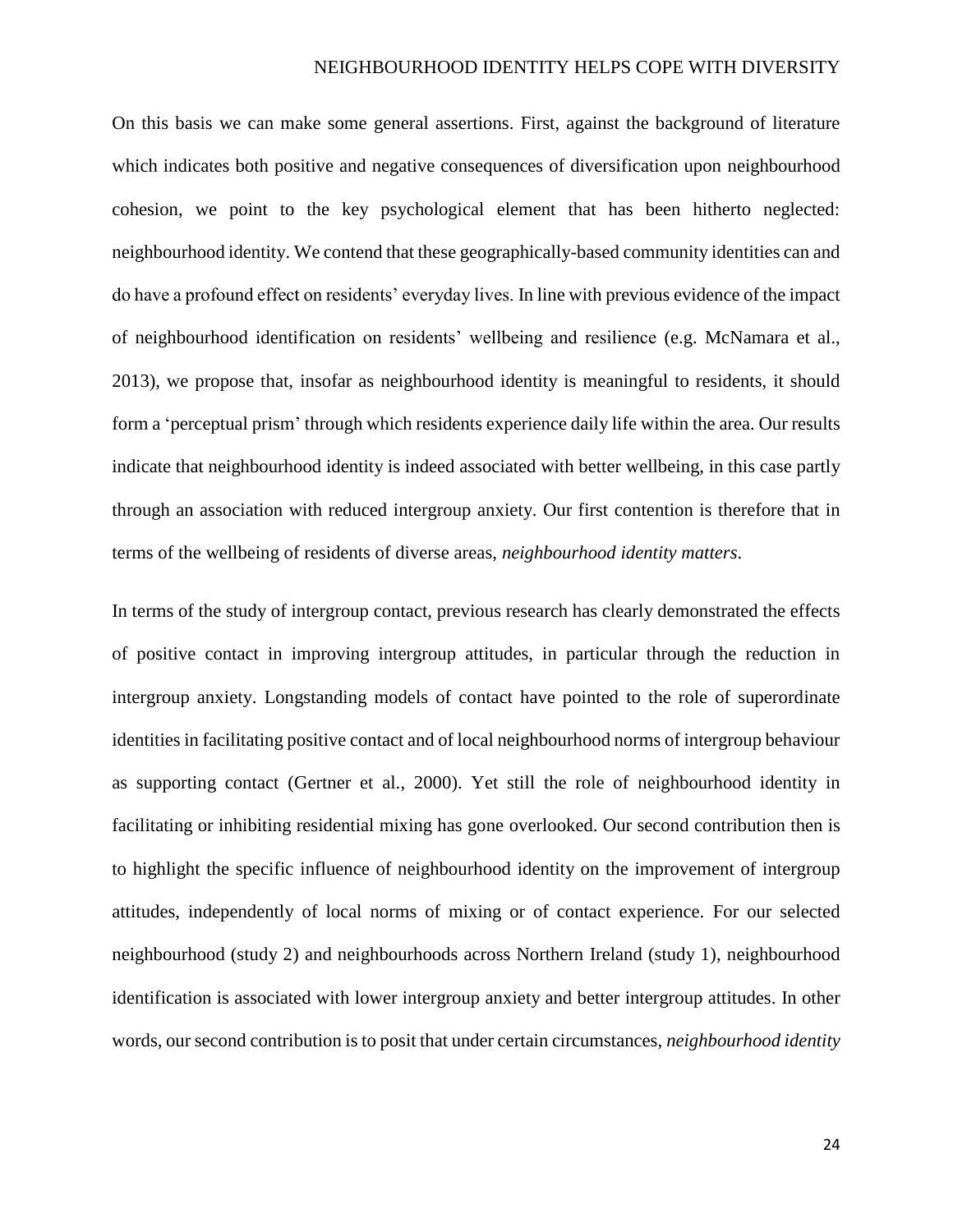*is associated with more positive effects of contact*. For the explanation of this effect we need to turn to our model of intragroup process.

Our third contribution is to an area of research that has already recognised the importance of neighbourhood community identity in providing support and resilience to residents. Work within the Social Cure tradition has largely focused on the intragroup identity dynamics which positively support health and wellbeing separately from the intergroup processes of conflict and contact. While attention has been paid to the ability of the group to provide support in the face of discrimination and threat (e.g. Schmitt & Branscombe, 2002), less consideration has been given to how intragroup support can reduce conflict and improve intergroup relations. In the case of intergroup contact, the pivotal mediating variable found to improve intergroup attitudes is the reduction in intergroup anxiety. As has been argued elsewhere (Stevenson & Sagherian-Dickey, 2016), the ability of the group to provide support to reduce this anxiety could be central to understanding how neighbourhoods support their residents towards a more positive coexistence with outgroup residents. This would also fit with previous research indicating that disadvantaged neighbourhoods with low levels of existing social capital, and hence lower ability to support their residents, are more vulnerable to the negative effects of diversification (Laurence, 2009). Of course, it would require longitudinal research to provide definitive evidence of the directionality of these relationships. Yet still, the current findings that group identification is associated with reduced prejudiced via reduced anxiety is worthy of attention: *neighbourhoods can support their members to collectively cope with diversity.*

More generally, our integration of contact and social cure approaches brings to light a further issue: while the health consequences of conflict and trauma are well documented, the health benefits of improved intergroup relations remain unexplored. Our current findings suggest a relationship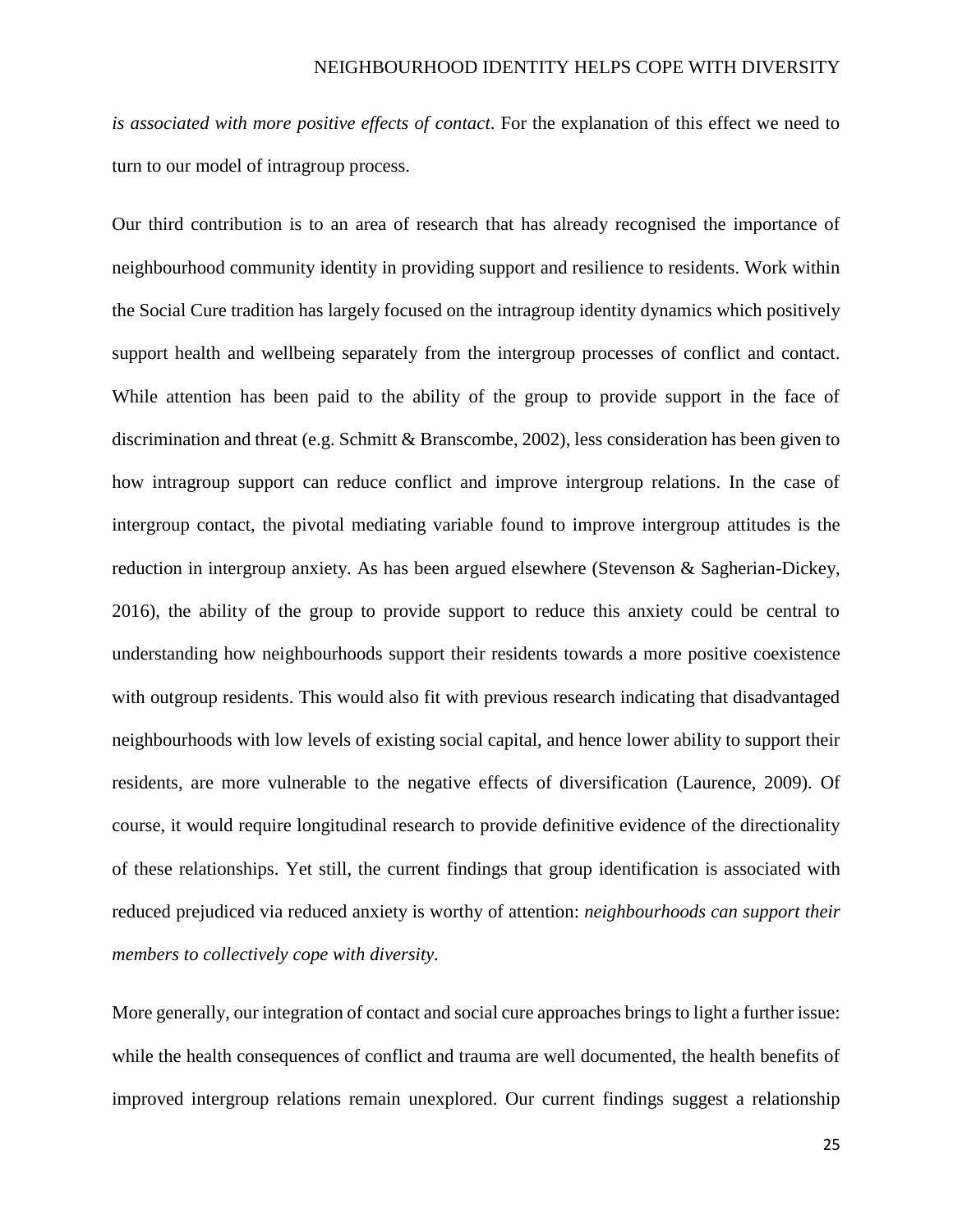between health and social division. In our first study, residents' wellbeing covaries with intergroup attitude and is also affected by the range of factors - neighbourhood identity, shared neighbourhood norms and positive contact - which improve intergroup warmth through a reduction in anxiety. In our second study, we find direct effects of both identity and mixing on wellbeing, though the latter effect was marginal. From this we tentatively conclude that there is a health cost of prejudice and division and a health benefit of neighbourhood solidarity. This may in part be due to the reduction in social capital occasioned by diversification of this area, which could undermine the welldocumented health benefits of social capital (Putnam, 2000; 2007). Also, insofar as intergroup anxiety operates to reduce wellbeing by adding to the allostatic load of residents, social division is then likely to add to urban stress. We suggest then that these findings in relation to health and wellbeing may widen the consideration of the consequences of contact beyond intergroup perception: our final contribution is therefore to suggest that *positive residential mixing can have health benefits*.

Of course, our current studies have several key limitations and there remains much to do to further elucidate this model of the interdependence of identity processes and intergroup dynamics. Our research is cross-sectional and, even with our statistical modelling, does not provide the definitive evidence of the directionality of the effects of residential diversification over time. Indeed, we would suggest that it is likely that the facts at play are likely to have bidirectional, recursive relationships, such that the emergent experiences of intergroup contact within a diversifying neighbourhood will act to shape residents' neighbourhood identification, which will in turn further shape perceptions and relations between residents. In this way positive intergroup relations are likely to produce a self-fulfilling 'virtuous cycle' of intragroup dynamics (Haslam, Reicher & Levine, 2012) while negative contact may still serve to undermine neighbourhood cohesion.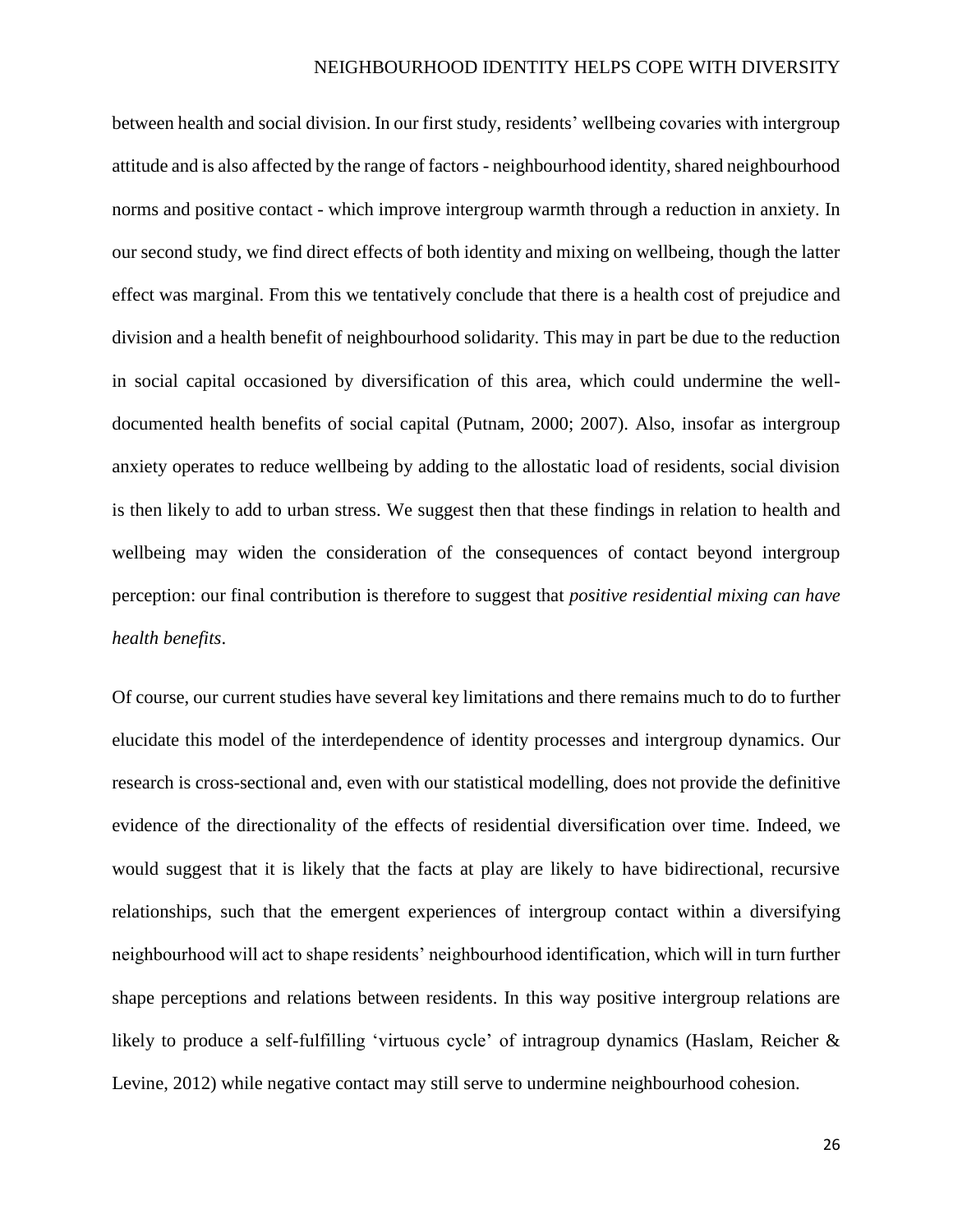We also acknowledge the particularities of our neighbourhood case study and the generalities of our population survey (though we would argue that their strengths complement one another). We further acknowledge that the picture of diversification presented here is necessarily a partial one – Northern Ireland has experienced international migration as well as internal mixing and the resultant nexus of multiple intergroup relations is considerably more complex than presented here.

As a result, there are three areas which should be addressed in future research. First, the mechanisms whereby neighbourhood identification leads to a reduction in intergroup anxiety remains to be determined. From the Social Cure tradition, we posit two explanations: that a shared identity increases interdependence and reduces conflict between residents and in addition, that the increased perception of social support derived from higher identification with the neighbourhood will have a generic anxiety-reducing effect. Further research into the specifics of these mechanisms can illuminate how enhancing neighbourhood identity can improve the integration of incoming groups.

Second, as asserted elsewhere, the current cross-sectional survey approach does much to mask the emergent dynamics of the relationships between different religious groups in the area (Stevenson & Sagherian-Dickey, 2016). Specifically, the identity-related concerns, experiences and reactions of incoming residents are likely to be fundamentally different from existing residents. This is particularly the case in a society where neighbourhoods have previously been segregated into group territories and where mixing thereby constitutes an identity-threat to the local population (Shirlow & Murtagh, 2010). In such cases, asymmetrical identity concerns are likely to fuel conflict (Shaylegh, Drury & Stevenson, 2017). While we argue that engaging with the concept of neighbourhood identity is necessary to capture such territorial dynamics, future research needs to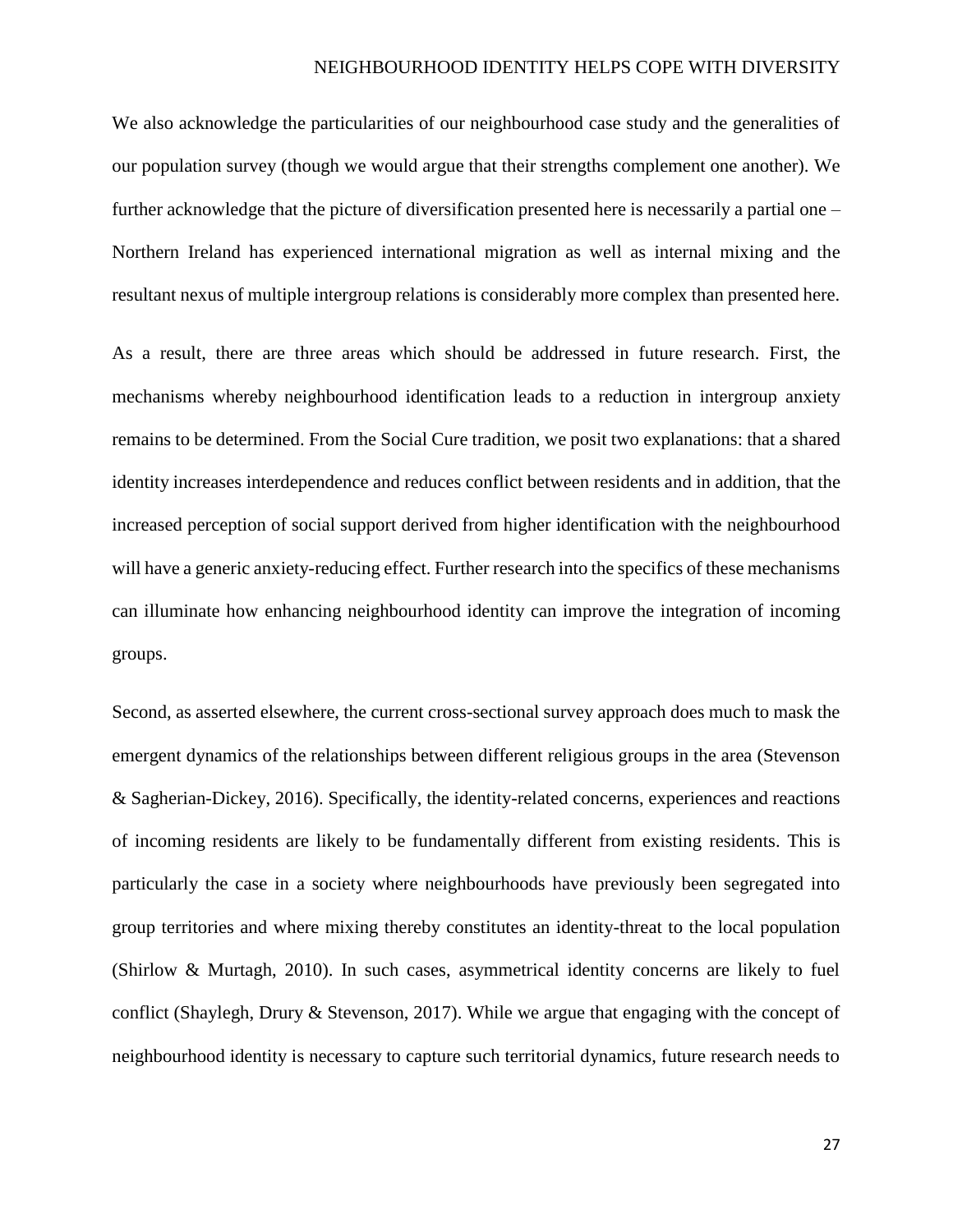capture the experiences of incomers and long-term residents separately, in order to demonstrate how these asymmetrical identity dynamics interact and unfold over time.

Third, the focus on religious identity in the unique context of Northern Ireland does raise the question of whether this model is applicable to the experience of mixing between different groups and across different intergroup contexts. We would contend that the longstanding evidence for the generic effects of positive contact (e.g. Pettigrew & Tropp, 2008), alongside the more recent evidence of the applicability of the Social Cure approach in communities across the world (e.g. Jetten et al., 2009; McNamara et al., 2014; Pandey, Stevenson, Shankar, Hopkins, & Reicher, 2014), together suggest that our model will have a more general applicability, but this remains to be seen.

In conclusion, while there is work to be done in developing the content of our model and determining its transferability, we argue that our evidence goes some way towards demonstrating the applicability of the Applied Social Identity Approach to the dynamics of residential contact. In doing so, it points to the need to reformulate the one of the key questions debated across the social sciences and political sphere today: *'what effects does residential mixing have on neighbourhood communities?'*. In suggesting that neighbourhood identity processes shape the experience of residential contact, this question can now be restated in a way which draws attention to a possible solution: *'how can neighbourhood identity support residents to collectively cope with contact?'*. Given the global challenges posed by migration and residential diversification, as well as the intensifying politicisation of immigration in international relations, we think that this new question is a fundamental one for political psychology.

### **References**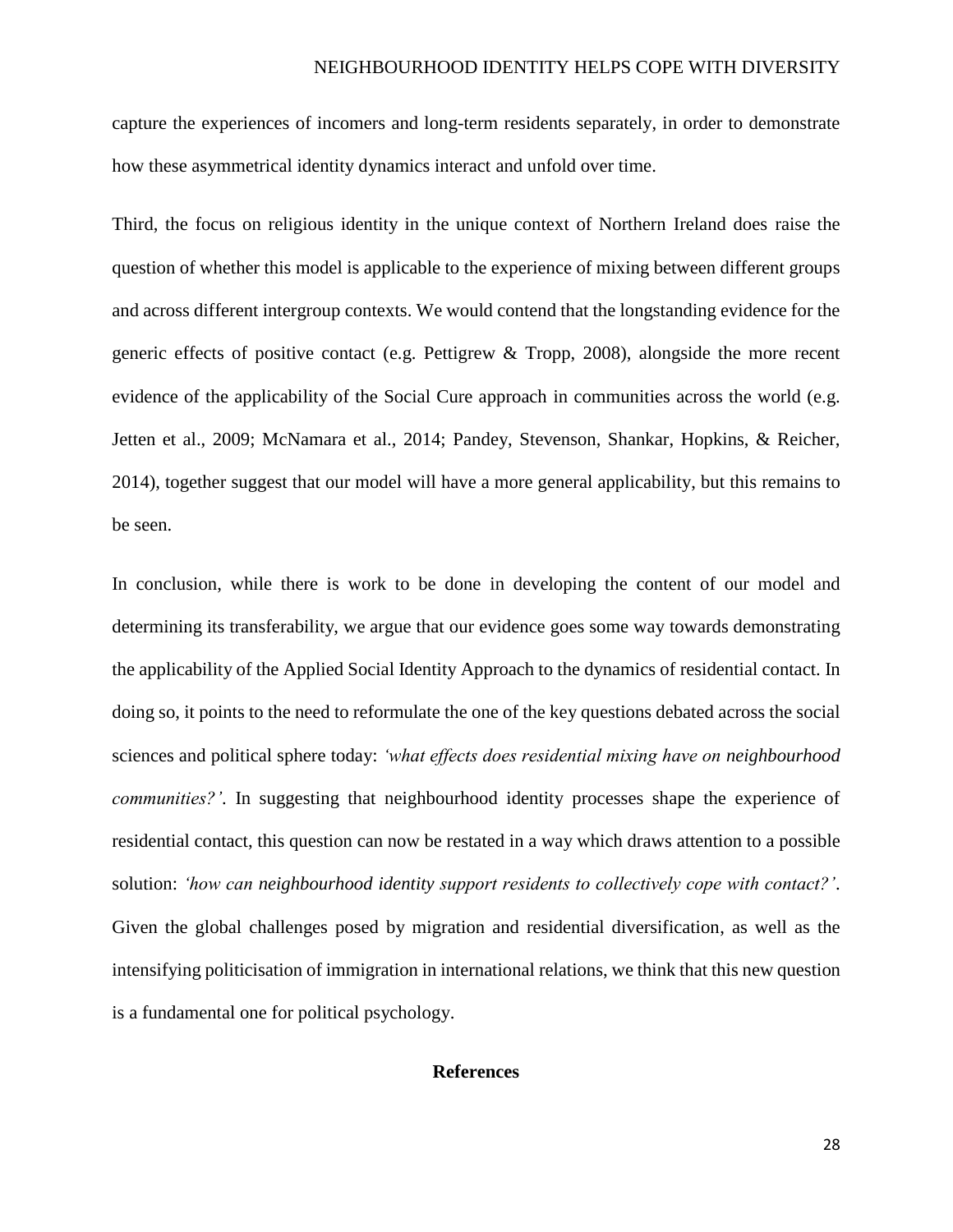Allport, G. W. (1954). *The Nature of Prejudice.* New York: Addison.

- Barnes, R., Auburn, T., & Lea, S. (2004). Citizenship in practice. *British Journal of Social Psychology*, *43*(2), 187-206. doi: 10.1348/0144666041501705
- Blalock, H. M. (1967). *Toward a Theory of Minority-group Relations*. New York: John Wiley & Sons.
- Bobo, L. D. (1999). Prejudice as Group Position: Microfoundations of a Sociological Approach to Racism and Race Relations, *Journal of Social Issues* 55, 445–72. doi:10.1111/0022- 4537.00127
- Branscombe, N. R., Schmitt, M. T., & Harvey, R. D. (1999). Perceiving pervasive discrimination among African Americans: Implications for group identification and well-being. *Journal of Personality and Social Psychology*, *77*(1), 135. doi[:10.1037.0022-3514.77.1.135](http://psycnet.apa.org/doi/10.1037/0022-3514.77.1.135)
- Christ, O., Schmid, K., Lolliot, S., Swart, H., Stolle, D., Tausch, N., ... & Hewstone, M. (2014). Contextual effect of positive intergroup contact on outgroup prejudice. *Proceedings of the National Academy of Sciences*, *111*(11), 3996-4000. doi: 10.1073/pnas.1320901111

Deutch, M. & Collins, M. E. (1951). *Interracial Housing.* New York: Russell & Russell.

- Devine, P. (2012) Northern Ireland Life and Times Survey: Monitoring Change in Diverse Societies. *Shared Space*, 18, 24-32.
- Devine‐Wright, P. (2009). Rethinking NIMBYism: The role of place attachment and place identity in explaining place‐protective action. *Journal of Community & Applied Social Psychology*, *19*(6), 426-441. doi:10.1002/casp.1004
- Dixon, J., & Durrheim, K. (2000). Displacing place-identity: a discursive approach to locating self and other. *British Journal of Social Psychology*, *39*(1), 27-44. doi:10.1348/014466600164318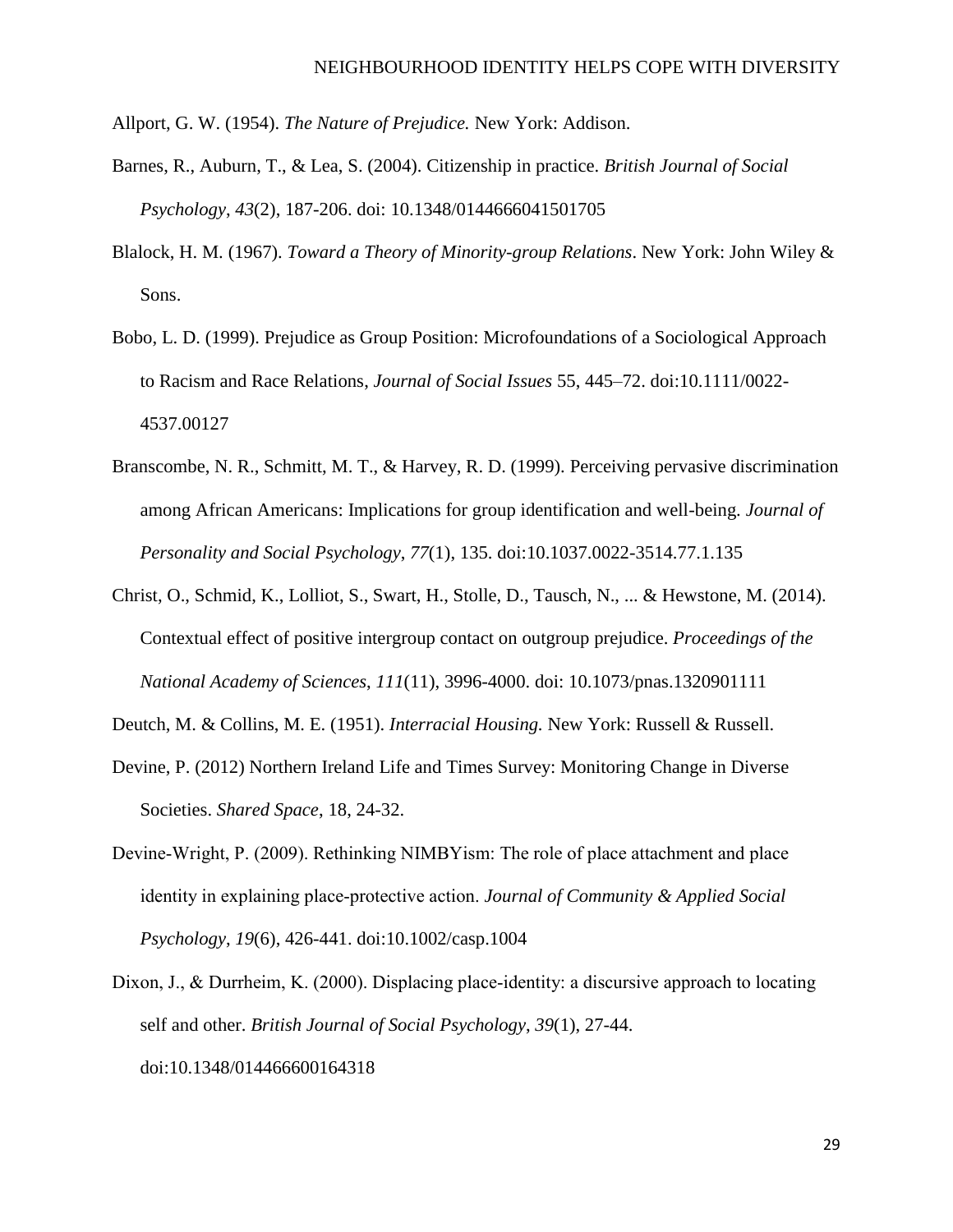- Easterbrook, M. J., & Vignoles, V. L. (2015). When friendship formation goes down the toilet: Design features of shared accommodation influence interpersonal bonds and well‐being. *British Journal of Social Psychology*, *54*(1), 125-139. doi: 10.1111/bjso.12062
- Gaertner, S. L., Dovidio, J. F., Nier, J. A., Banker, B. S., Ward, C. M., Houlette, M., & Loux, S. (2000). The Common Ingroup Identity Model for reducing intergroup bias: Progress and challenges. In D. Capozza & R. Brown (Eds.), *Social identity processes: Trends in theory and research* (pp. 133-148). [doi:10.4135.9781446218617.n9](http://psycnet.apa.org/doi/10.4135/9781446218617.n9)
- Haslam, S. A. (2014). Making good theory practical: Five lessons for an applied social identity approach to challenges of organizational, health, and clinical psychology. *British Journal of Social Psychology*, *53*(1), 1-20. doi: 10.1111/bjso.12061
- Haslam S.A., Postmes T and Ellemers N (2003) More than a metaphor: Organizational identity makes organizational life possible. *British Journal of Management 14*(4), 357–369. doi: 10.1111/j.1467-8551.2003.00384.x
- Haslam, S. A., Reicher, S. D., & Levine, M. (2012). When other people are heaven, when other people are hell: How social identity determines the nature and impact of social support. In J. Jetten, C. Haslam, and A. Haslam (Eds.) *The Social Cure: Identity, health and well-being (*pp. 157-174). London: Psychology Press.
- Hewstone, M., Cairns, E., Voci, A., Paolini, S., McLernon, F., Crisp, R. J., ... & Craig, J. (2005). Intergroup contact in a divided society: challenging segregation in Northern Ireland. NOVA: The University of Newcastle's Digital Repository.
- Hewstone, M., Kenworthy, J. B., Cairns, E., Tausch, N., Hughes, J., Tam, T., ... & Pinder, C. (2008). Stepping stones to reconciliation in Northern Ireland: Intergroup contact, forgiveness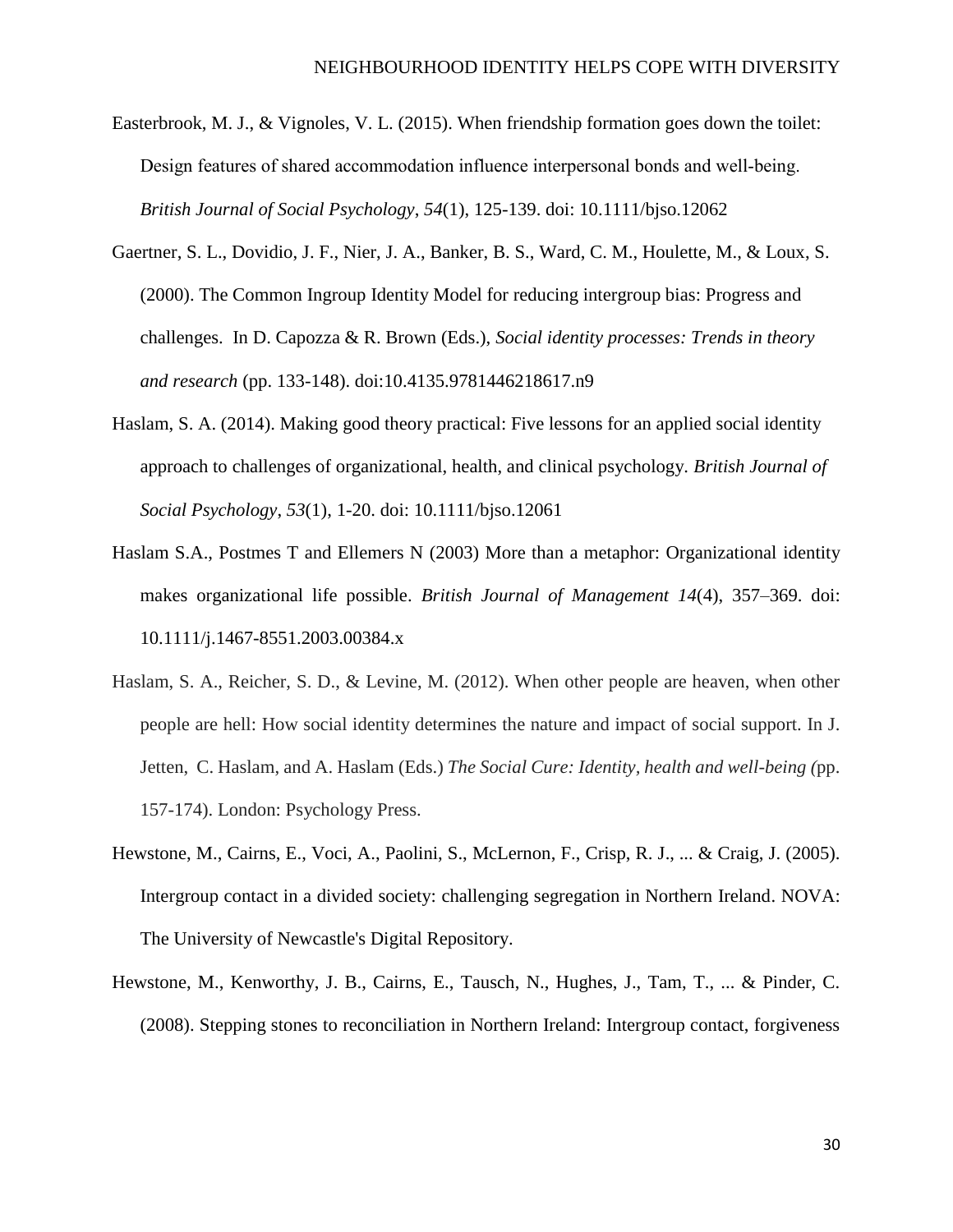and trust. In A. Nadler, T. Malloy, & J. Fisher (Eds.), *The social psychology of intergroup reconciliation* (pp.199-226). Oxford: Oxford University Press.

- Hughes, J., Campbell, A., Hewstone, M., & Cairns, E. (2007). Segregation in Northern Ireland: Implications for community relations policy. *Policy Studies*, *28*(1), 33-53. doi: 10.1037/a0032309
- Hughes, J., Campbell, A., & Jenkins, R. (2011). Contact, trust and social capital in Northern Ireland: A qualitative study of three mixed communities. *Ethnic and Racial Studies*, *34*(6), 967-985. doi: 10.1080/01419870.2010.526234.
- Jetten, J., Haslam, C., Haslam, S. A., & Branscombe, N. R. (2009). The Social Cure. *Scientific American Mind*, *20*(5), 26-33. doi:10.1038/scienti- ficamericanmind0909-26
- Jetten, J., & Hutchison, P. (2011). When groups have a lot to lose: Historical continuity enhances resistance to a merger. *European Journal of Social Psychology*, *41*(3), 335-343. doi:10.1002/ejsp.779
- Jetten, J., & Wohl, M. J. (2012). The past as a determinant of the present: Historical continuity, collective angst, and opposition to immigration. *European Journal of Social Psychology*, *42*(4), 442-450. doi: 10.1002/ejsp.865
- Laurence, J. (2009). The effect of ethnic diversity and community disadvantage on social cohesion: A multi-level analysis of social capital and interethnic relations in UK communities. *European Sociological Review*, *27*(1), 70-89. doi: [10.1093/esr/jcp057](https://doi.org/10.1093/esr/jcp057)
- Laurence, J. (2014). Reconciling the contact and threat hypotheses: does ethnic diversity strengthen or weaken community inter-ethnic relations? *Ethnic and Racial Studies*, *37*(8), 1328-1349. Doi: [10.1080/01419870.2013.788727](http://dx.doi.org/10.1080/01419870.2013.788727)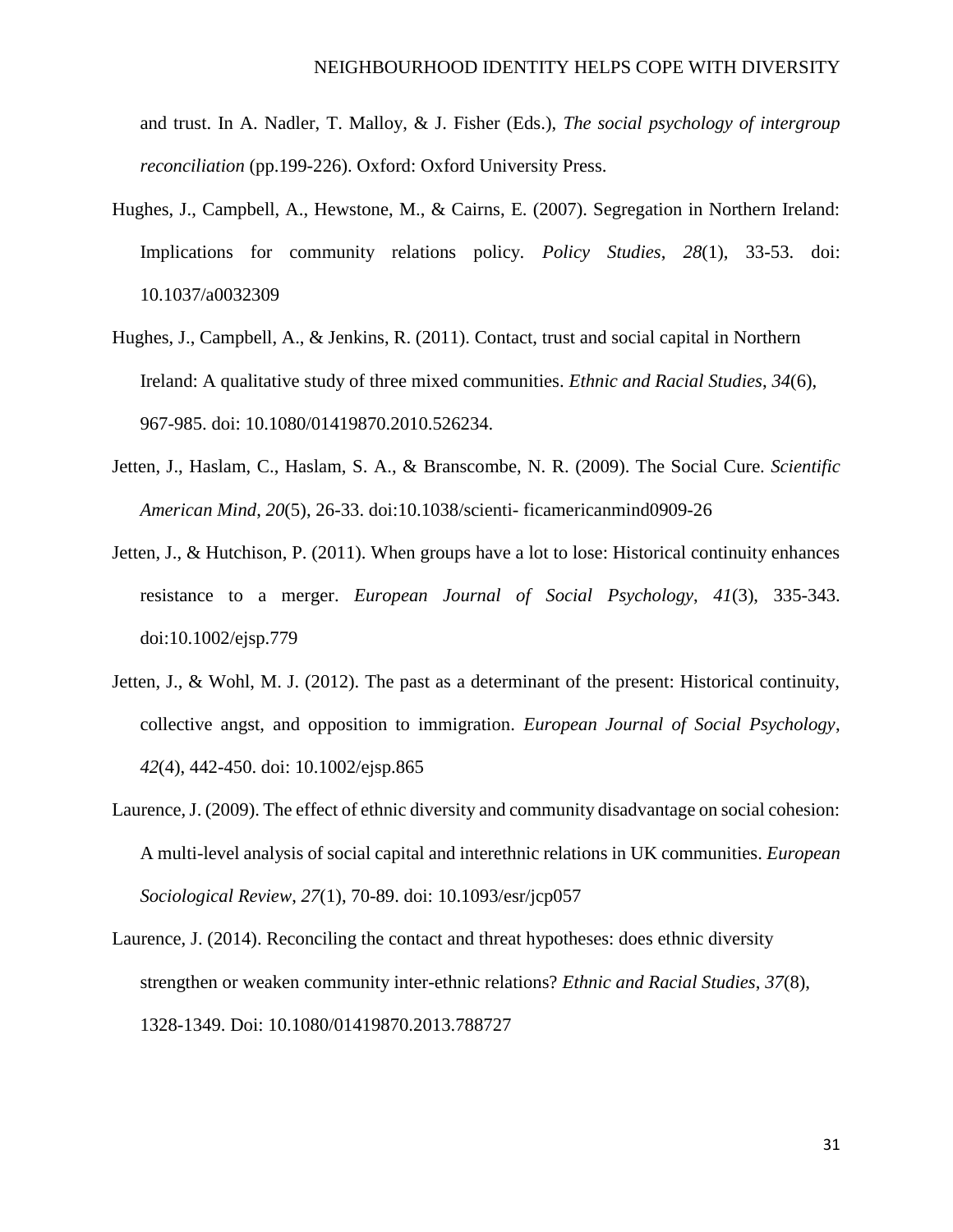- Loader, R., & Hughes, J. (2017). Joining together or pushing apart? Building relationships and exploring difference through shared education in Northern Ireland. *Cambridge Journal of Education*, *47*(1), 117-134.
- Marschall, M. J., & Stolle, D. (2004). Race and the city: Neighborhood context and the development of generalized trust. *Political Behavior*, *26*(2), 125-153. doi: 10.1023/B:POBE.0000035960.73204.64
- McNamara, N., Stevenson, C., & Muldoon, O. T. (2013). Community identity as resource and context: A mixed method investigation of coping and collective action in a disadvantaged community. *European Journal of Social Psychology*, *43*(5), 393-403. doi:10.1002/ejsp.1953
- Nolan, P. (2014). *The Northern Ireland Peace Monitoring Report Number Three.* Community Relations Council, Belfast*.*
- Obst, P. L., & White, K. M. (2005). An exploration of the interplay between psychological sense of community, social identification and salience. *Journal of Community & Applied Social Psychology*, *15*(2), 127-135. doi:10.1002/casp.813
- Office of the First Minister and Deputy First Minister (2013). *Together Building a United Community*. Stormont, Belfast: OFMDFM.
- Pandey, K., Stevenson, C., Shankar, S., Hopkins, N. P., & Reicher, S. D. (2014). Cold comfort at the Magh Mela: Social identity processes and physical hardship. *British Journal of Social Psychology*, *53*(4), 675-690. doi: 10.1111/bjso.12054
- Paolini, S., Hewstone, M., Cairns, E., & Voci, A. (2004). Effects of direct and indirect crossgroup friendships on judgments of Catholics and Protestants in Northern Ireland: The mediating role of an anxiety-reduction mechanism. *Personality and Social Psychology Bulletin*, *30*(6), 770-786. doi [10.1177/0146167203262848](https://doi.org/10.1177/0146167203262848)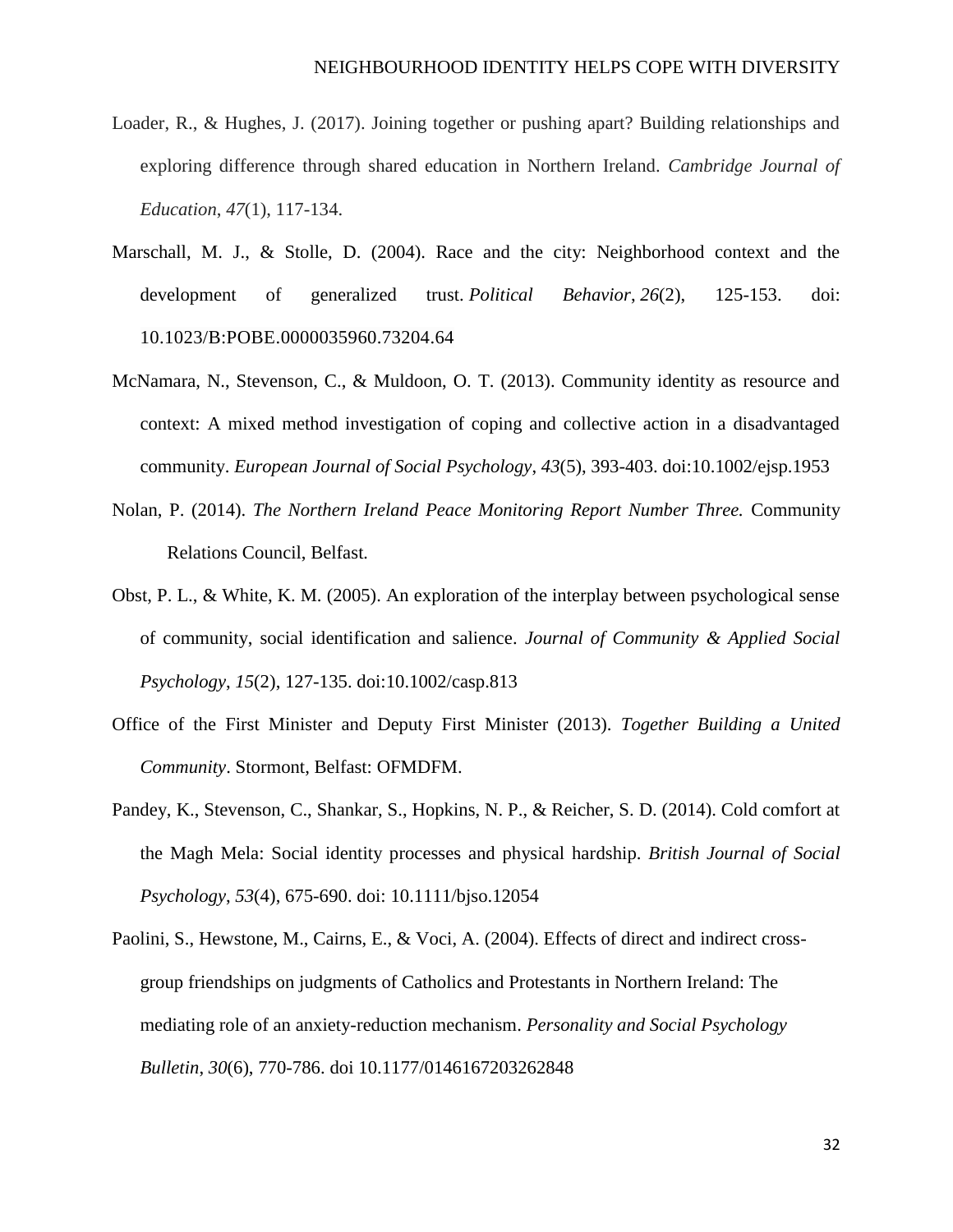- Pettigrew, T. F. & Tropp, L. R. (2008). How does intergroup contact reduce prejudice? Meta‐ analytic tests of three mediators. *European Journal of Social Psychology*, *38*(6), 922-934. doi: 10.1002/ejsp.504
- Preacher, K. J., & Hayes, A. F. (2008). Asymptotic and resampling strategies for assessing and comparing indirect effects in multiple mediator models. *Behavior Research Methods*, *40*(3), 879-891. doi: 10.3758/BRM.40.3.879
- Putnam, R. D. (2001). *Bowling Alone: The collapse and revival of American community*. New York: Simon & Schuster.
- Putnam, R. D. (2007). E pluribus unum: Diversity and community in the twenty‐first century the 2006 Johan Skytte Prize Lecture. *Scandinavian Political Studies*, *30*(2), 137-174. doi: 10.1111/j.1467-9477.2007.00176.x
- Reicher, S., Cassidy, C., Wolpert, I., Hopkins, N., & Levine, M. (2006). Saving Bulgaria's Jews: An analysis of social identity and the mobilisation of social solidarity. *European Journal of Social Psychology*, *36*(1), 49-72. doi 10.1002/ejsp.291
- Savelkoul, M., Hewstone, M., Scheepers, P., & Stolle, D. (2015). Does relative out-group size in neighborhoods drive down associational life of Whites in the US? Testing constrict, conflict and contact theories. *Social Science Research*, *52*, 236-252.

doi[:10.1016/j.ssresearch.2015.01.013](https://doi.org/10.1016/j.ssresearch.2015.01.013)

- Schmid, K., Ramiah, A. A., & Hewstone, M. (2014). Neighborhood ethnic diversity and trust: The role of intergroup contact and perceived threat. *Psychological Science*, *25*(3), 665-674. doi[:10.1177/0956797613508956](https://doi.org/10.1177/0956797613508956)
- Schmid, K., Hewstone, M., Hughes, J., Jenkins, R., & Cairns, E. (2009). Residential segregation and intergroup contact: Consequences for intergroup relations, social capital and social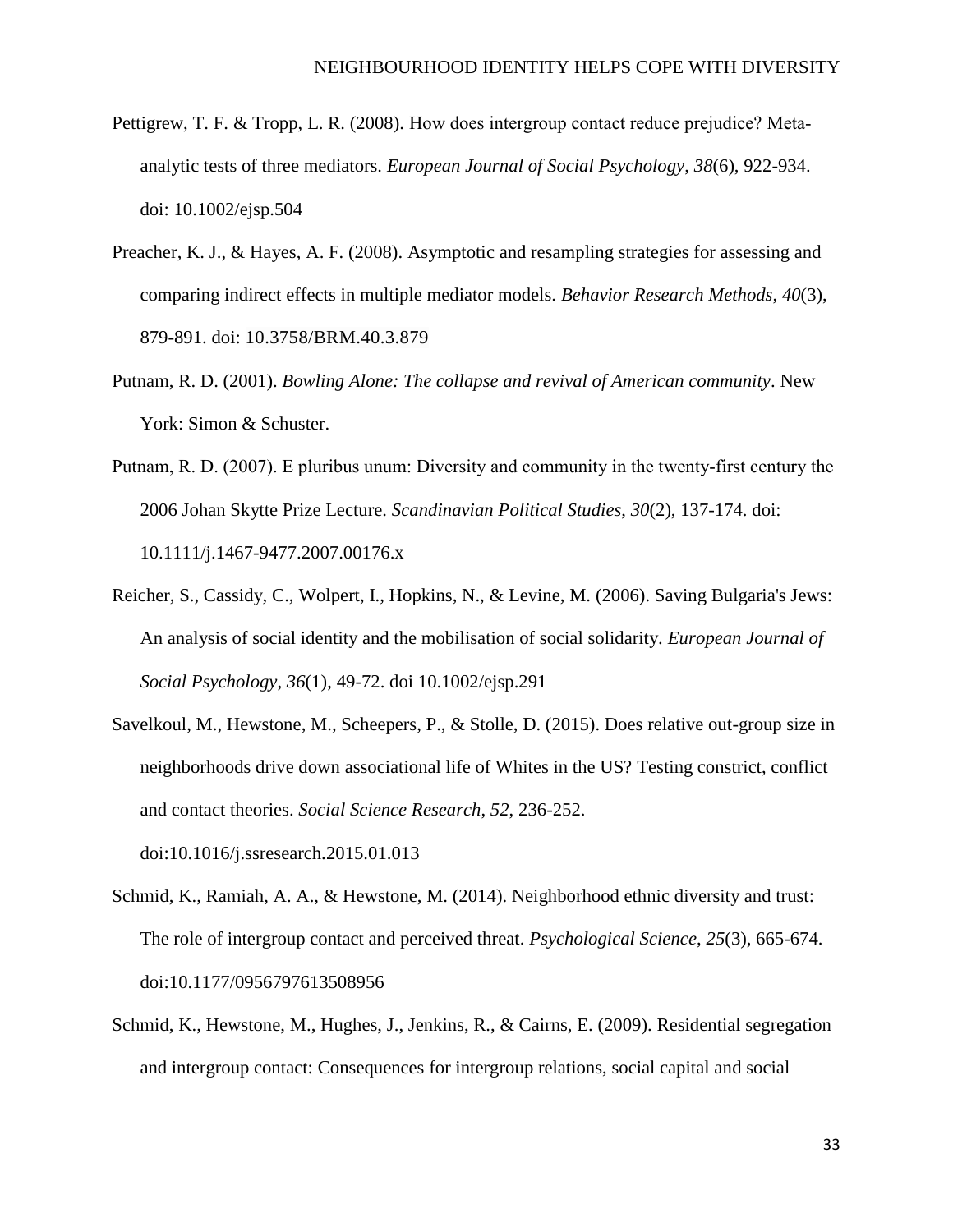identity. In M. Wetherell (Ed.), *Theorizing identities and social action* (pp. 177 – 197). London: Palgrave MacMillan.

- Schmid, K., Tausch, N., Hewstone, M., Hughes, J., & Cairns, E. (2008). The effects of living in segregated vs. mixed areas in Northern Ireland: A simultaneous analysis of contact and threat effects in the context of micro-level neighbourhoods. *International Journal of Conflict and Violence*, *2*(1), 56-71. doi:10.4119/UNIBI/ijcv.27
- Schmitt, M. T., Spears, R., & Branscombe, N. R. (2003). Constructing a minority group identity out of shared rejection: The case of international students. *European Journal of Social Psychology*, *33*(1), 1-12. doi:10.1002/ejsp.131
- Shirlow, P. & Murtagh, B. J. (2010). *Belfast: Segregation, violence and the city.* London: Pluto.
- Stevenson, C. & Sagherian-Dickey, T. (2017). Territoriality and Migration in a Divided Society: Lay Theories of Citizenship and Place in Northern Ireland. *Qualitative Psychology (online first).* doi: [10.1037/qup0000072](http://dx.doi.org/10.1037/qup0000072)
- Stevenson, C. & Sagherian-Dickey, T. (2016). Collectively Coping with Contact: The role of ingroup support in dealing with the challenges of intergroup mixing in residential contexts. *British Journal of Social Psychology.* doi:10.1111/bjso.12150
- Stolle, D., Soroka, S., & Johnston, R. (2008). When does diversity erode trust? Neighborhood diversity, interpersonal trust and the mediating effect of social interactions. *Political Studies*, *56*(1), 57-75. doi:10.1111/j.1467-9248.2007.00717.x
- Stolle, D., & Harell, A. (2013). Social Capital and Ethno-racial Diversity: Learning to Trust in an Immigrant Society. *Political Studies*, *61*(1), 42-66. doi:10.1111/j.1467-9248.2012.00969.x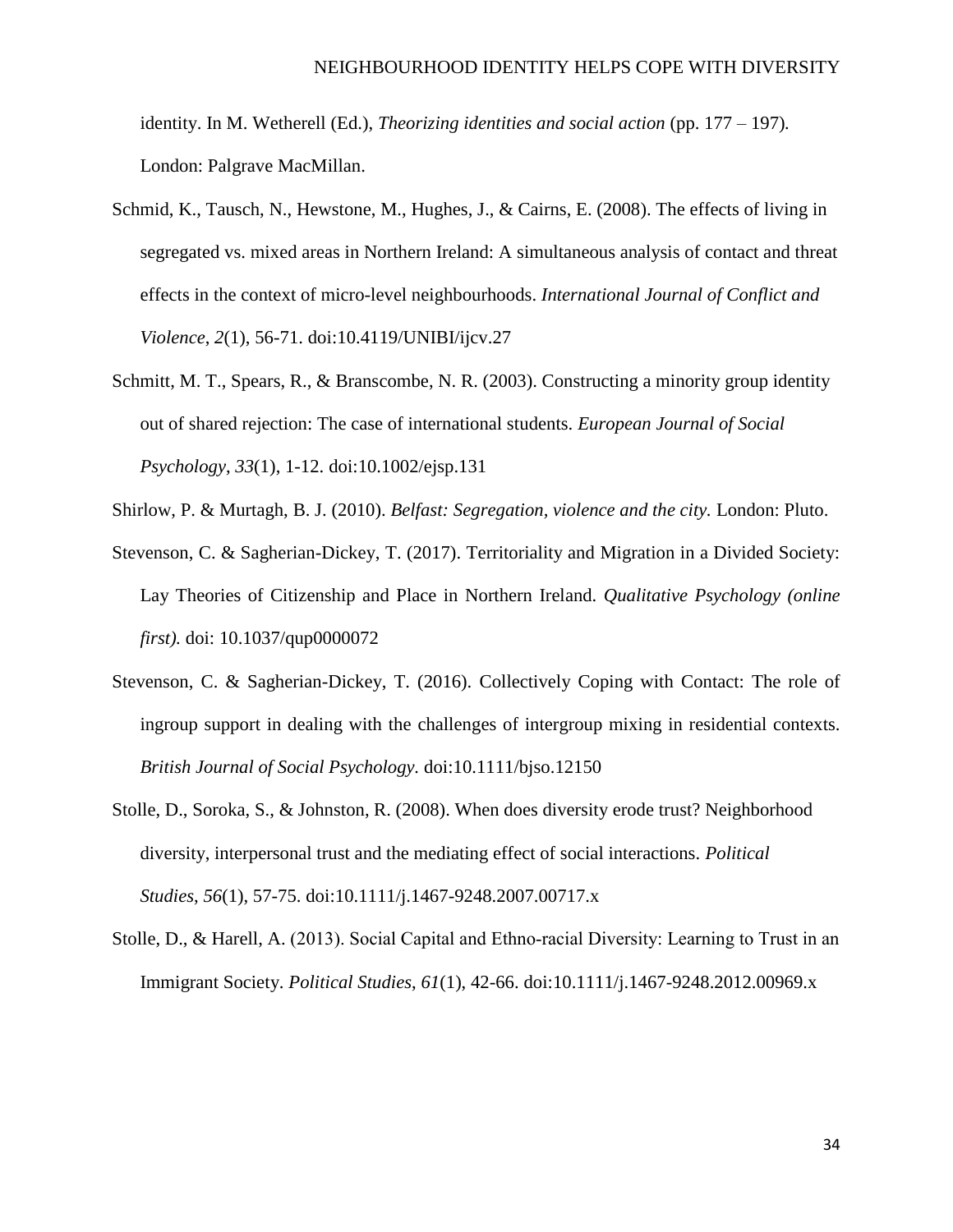- Sturgis, P., Brunton-Smith, I., Kuha, J., & Jackson, J. (2014). Ethnic diversity, segregation and the social cohesion of neighbourhoods in London. *Ethnic and Racial Studies*, *37*(8), 1286- 1309. doi[:10.1080/01419870.2013.831932](http://dx.doi.org/10.1080/01419870.2013.831932)
- Tolsma, J., Van der Meer, T., & Gesthuizen, M. (2009). The impact of neighbourhood and municipality characteristics on social cohesion in the Netherlands. *Acta Politica*, *44*(3), 286- 313. doi:10.1057/ap.2009.6
- Topp, C. W., Østergaard, S. D., Søndergaard, S., & Bech, P. (2015). The WHO-5 Well-Being Index: a systematic review of the literature. *Psychotherapy and psychosomatics*, *84*(3), 167- 176. doi:10.1159/000376585
- Tausch, N., Hewstone, M., Kenworthy, J., Cairns, E., & Christ, O. (2007). Cross-community contact, perceived status differences, and intergroup attitudes in Northern Ireland: The mediating roles of individual‐level versus group‐level threats and the moderating role of social identification. *Political Psychology*, *28*(1), 53-68. doi:10.1111/j.1467- 9221.2007.00551.x.
- Turner, R. N., Hewstone, M., Voci, A., & Vonofakou, C. (2008). A test of the extended intergroup contact hypothesis: The mediating role of intergroup anxiety, perceived ingroup and outgroup norms, and inclusion of the outgroup in the self. *Journal of Personality and Social Psychology*, *95*(4), 843. doi:10.1037/a0011434.
- Twigger-Ross, C. L., & Uzzell, D. L. (1996). Place and identity processes. *Journal of Environmental Psychology*, *16*(3), 205-220. doi[:10.1006/jevp.1996.0017](https://doi.org/10.1006/jevp.1996.0017)
- United Nations (2016). *Resolution A/RES/71/1: New York Declaration for Refugees and Migrants*. New York: United Nations.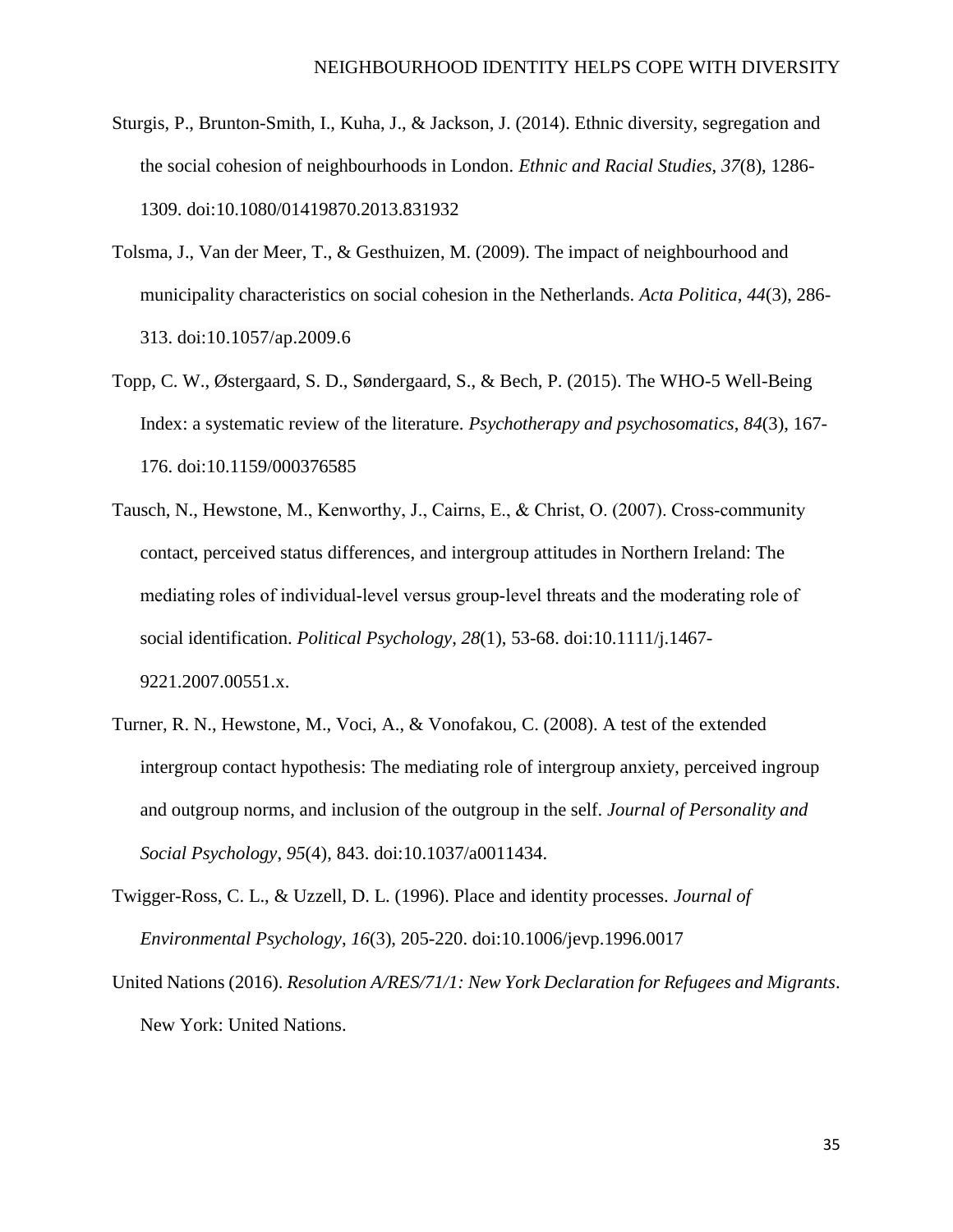Wilner, D. M., Walkley, R. P., & Cook, S. W. (1955). *Human relations in interracial housing.* Minneapolis: University of Minnesota Press.



Figure 1: Structural model specified with the NILT data. Full lines are significant paths, dashed lines are non-significant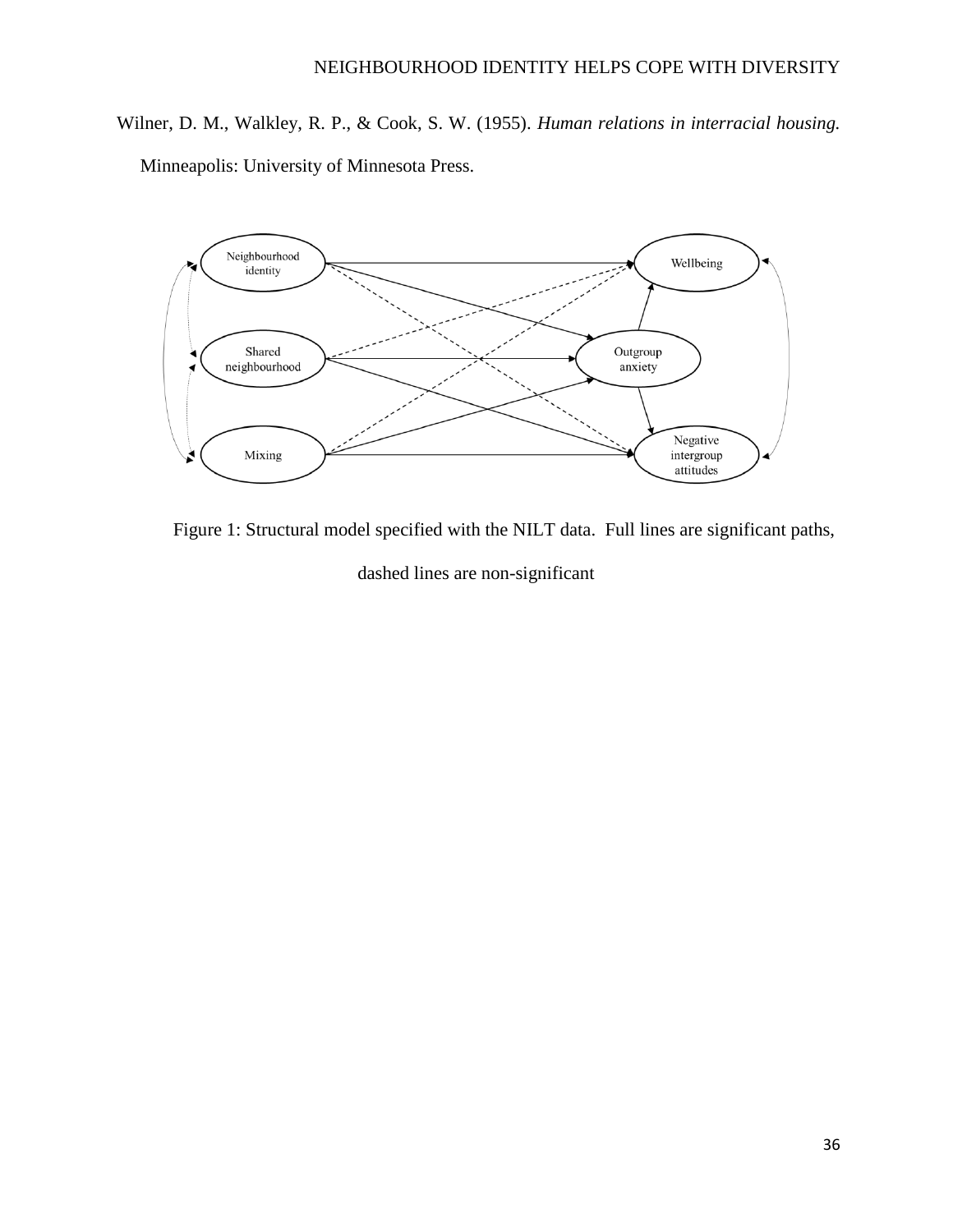

Figure 2: Significant paths from the Study 2 analyses, showing unstandardized estimates.

Covariances are omitted for clarity.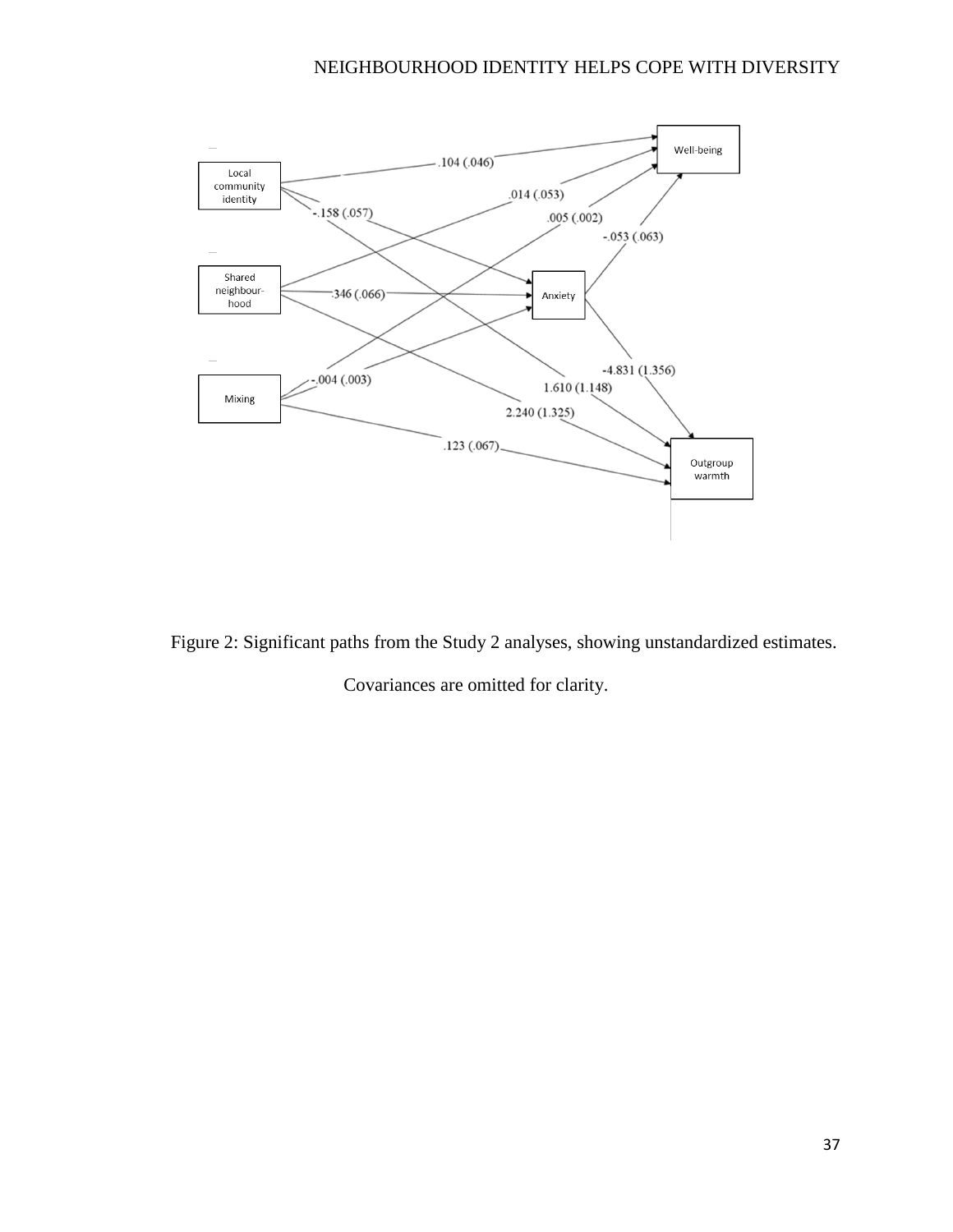| Table 1: List of 2012 Northern Ireland Life and Times Survey items included in analysis. |  |  |
|------------------------------------------------------------------------------------------|--|--|
|------------------------------------------------------------------------------------------|--|--|

| <b>NILT</b> item                                                                                                                                                                                                                            | <b>Latent variable</b><br>attributed to item |  |
|---------------------------------------------------------------------------------------------------------------------------------------------------------------------------------------------------------------------------------------------|----------------------------------------------|--|
| Thinking of the area within about half a mile of here. Do you think there<br>is a strong sense of community or a weak sense of community among<br>people living here?<br>And do you personally feel a sense of belonging to that community? | Neighbourhood<br>Identity                    |  |
| Do you think that libraries in this area are 'shared and open' to both                                                                                                                                                                      | Perceived norms                              |  |
| Protestants and Catholics?                                                                                                                                                                                                                  | of neighbourhood                             |  |
| Do you think that parks in this area are 'shared and open' to both                                                                                                                                                                          | sharedness                                   |  |
| Protestants and Catholics?                                                                                                                                                                                                                  |                                              |  |
| Do you think that leisure centres in this area are 'shared and open' to<br>both Protestants and Catholics?                                                                                                                                  |                                              |  |
| Do you think that pubs in this area are 'shared and open' to both<br>Protestants and Catholics?                                                                                                                                             |                                              |  |
| About how many of your friends would you say are the same religion as<br>you?                                                                                                                                                               | Experience of<br>mixing                      |  |
| What about your neighbours? About how many are the same religion as<br>you?                                                                                                                                                                 |                                              |  |
| During the last year have you ever been put off going to an event because                                                                                                                                                                   | Outgroup anxiety                             |  |
| you felt that people of your religion might not be welcome there?                                                                                                                                                                           |                                              |  |
| During the last year have you ever avoided using public transport to get<br>somewhere because it would take you through an area where people of<br>your religion might not be welcome?                                                      |                                              |  |
| Suppose you were applying for a job, would you avoid workplaces                                                                                                                                                                             |                                              |  |
| situated in a mainly [outgroup] area?                                                                                                                                                                                                       |                                              |  |
| Supposing there was an event that you wanted to go to in a nearby town.                                                                                                                                                                     |                                              |  |
| How safe do you think you would you feel going if it was to be held in                                                                                                                                                                      |                                              |  |
| [an outgroup association's premises]? [A GAA Gaelic sports club; an                                                                                                                                                                         |                                              |  |
| Orange hall]                                                                                                                                                                                                                                |                                              |  |
| If you had a choice, would you prefer to live in a neighbourhood with                                                                                                                                                                       | Intergroup                                   |  |
| people of only your own religion, or in a mixed-religion neighbourhood?                                                                                                                                                                     | attitudes                                    |  |
| And if you were deciding where to send your children to school, would                                                                                                                                                                       |                                              |  |
| you prefer a school with children of only your own religion, or a mixed-                                                                                                                                                                    |                                              |  |
| religion school?                                                                                                                                                                                                                            |                                              |  |
| Personally, would you mind or not mind if one of their close relatives                                                                                                                                                                      |                                              |  |
| were to marry someone of a different religion?                                                                                                                                                                                              |                                              |  |
| How much respect do you have for the [outgroup] community's culture                                                                                                                                                                         |                                              |  |
| and traditions?                                                                                                                                                                                                                             |                                              |  |
| Please think back over the last 12 months about how your health has                                                                                                                                                                         | Wellbeing                                    |  |
| been. Compared to people of your own age, would you say that your                                                                                                                                                                           |                                              |  |
| health has on the whole been (very poor – excellent)                                                                                                                                                                                        |                                              |  |
| Were you to consider your life in general these days, how happy or<br>unhappy would you say you are on the whole (not at all $-$ very happy)                                                                                                |                                              |  |